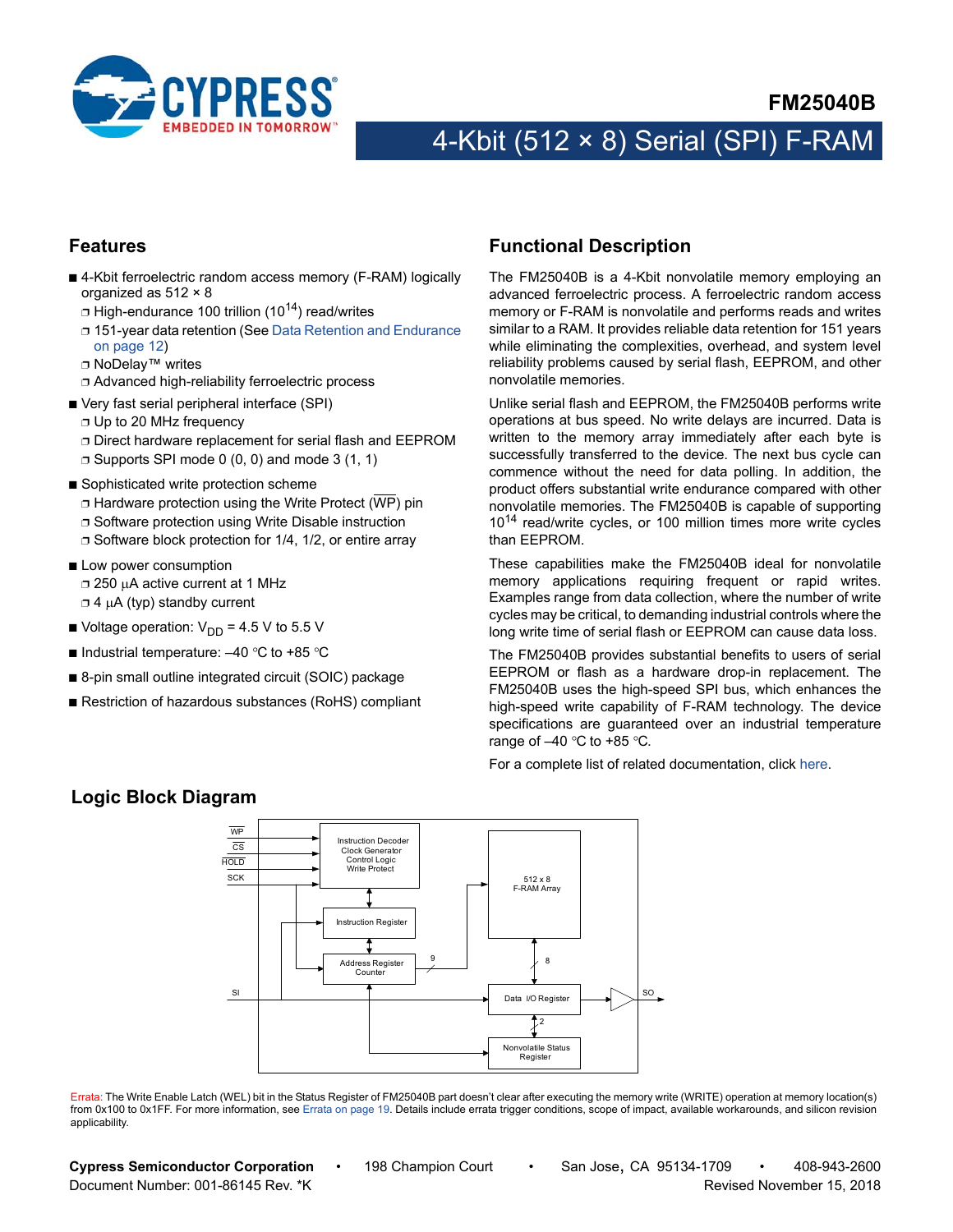

# **Contents**

| Serial Peripheral Interface - SPI Bus  4 |  |
|------------------------------------------|--|
|                                          |  |
|                                          |  |
|                                          |  |
|                                          |  |
|                                          |  |
| WRDI - Reset Write Enable Latch  6       |  |
| Status Register and Write Protection  6  |  |
|                                          |  |
|                                          |  |
|                                          |  |
|                                          |  |
|                                          |  |
|                                          |  |
|                                          |  |
|                                          |  |
|                                          |  |
|                                          |  |
|                                          |  |

| Sales, Solutions, and Legal Information  23 |  |
|---------------------------------------------|--|
|                                             |  |
|                                             |  |
|                                             |  |
|                                             |  |
|                                             |  |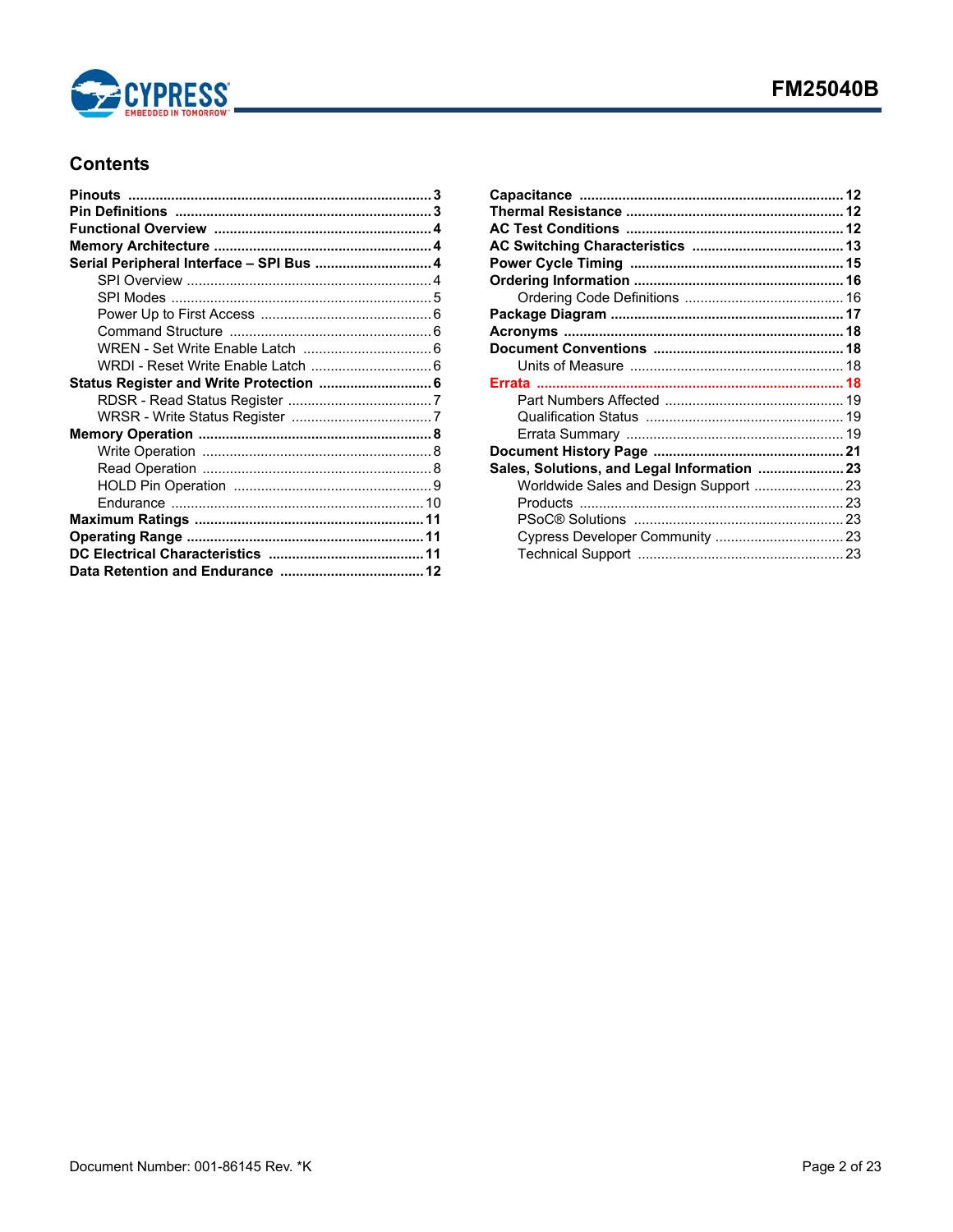

# <span id="page-2-0"></span>**Pinouts**

### **Figure 1. 8-pin SOIC pinout**



# <span id="page-2-1"></span>**Pin Definitions**

| <b>Pin Name</b>   | I/O Type | <b>Description</b>                                                                                                                                                                                                                                                                                                                                                                   |
|-------------------|----------|--------------------------------------------------------------------------------------------------------------------------------------------------------------------------------------------------------------------------------------------------------------------------------------------------------------------------------------------------------------------------------------|
| <b>CS</b>         | Input    | Chip Select. This active LOW input activates the device. When HIGH, the device enters low-power<br>standby mode, ignores other inputs, and tristates the output. When LOW, the device internally<br>activates the SCK signal. A falling edge on $\overline{CS}$ must occur before every opcode.                                                                                      |
| <b>SCK</b>        | Input    | Serial Clock. All I/O activity is synchronized to the serial clock. Inputs are latched on the rising edge<br>and outputs occur on the falling edge. Because the device is synchronous, the clock frequency may<br>be any value between 0 and 20 MHz and may be interrupted at any time.                                                                                              |
| $SI^{[1]}$        | Input    | <b>Serial Input.</b> All data is input to the device on this pin. The pin is sampled on the rising edge of SCK<br>and is ignored at other times. It should always be driven to a valid logic level to meet $I_{DD}$ specifications.                                                                                                                                                  |
| SO <sup>[1]</sup> | Output   | Serial Output. This is the data output pin. It is driven during a read and remains tristated at all other<br>times including when HOLD is LOW. Data transitions are driven on the falling edge of the serial clock.                                                                                                                                                                  |
| <b>WP</b>         | Input    | Write Protect. This active LOW pin prevents all write operation, including Status Register. If HIGH,<br>write access is determined by the other write protection features, as controlled through the Status<br>Register. A complete explanation of write protection is provided in Status Register and Write Protection<br>on page 7. This pin must be tied to $V_{DD}$ if not used. |
| <b>HOLD</b>       | Input    | HOLD Pin. The HOLD pin is used when the host CPU must interrupt a memory operation for another<br>task. When HOLD is LOW, the current operation is suspended. The device ignores any transition on<br>SCK or CS. All transitions on HOLD must occur while SCK is LOW. This pin must be tied to $V_{DD}$ if not<br>used.                                                              |
| $V_{SS}$          |          | Power supply Ground for the device. Must be connected to the ground of the system.                                                                                                                                                                                                                                                                                                   |
| $V_{DD}$          |          | Power supply Power supply input to the device.                                                                                                                                                                                                                                                                                                                                       |

<span id="page-2-2"></span><sup>1.</sup> SI may be connected to SO for a single pin data interface.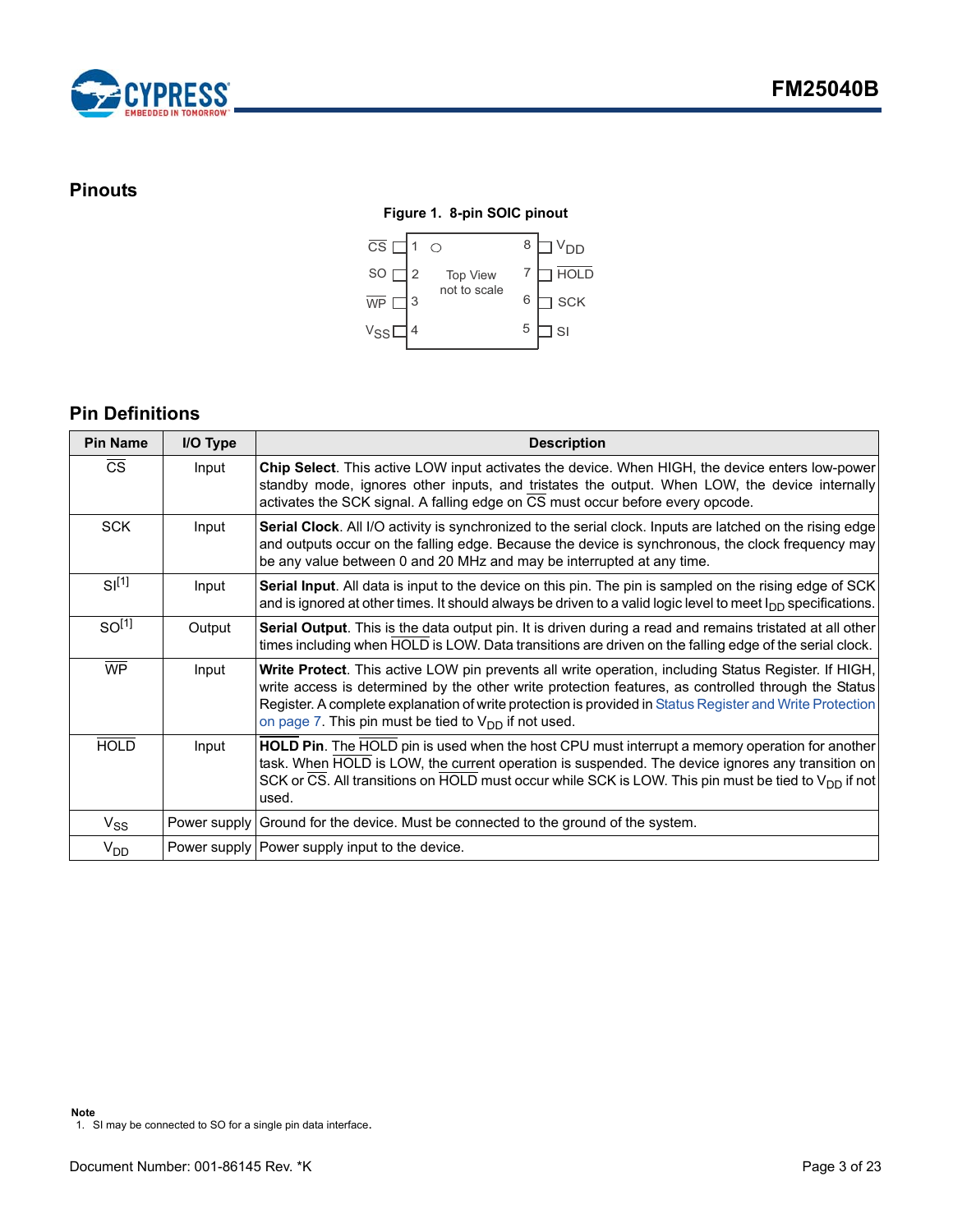

## <span id="page-3-0"></span>**Functional Overview**

The FM25040B is a serial F-RAM memory. The memory array is logically organized as 512 × 8 bits and is accessed using an industry standard serial peripheral interface (SPI) bus. The functional operation of the F-RAM is similar to serial flash and serial EEPROMs. The major difference between the FM25040B and a serial flash or EEPROM with the same pinout is the F-RAM's superior write performance, high endurance, and low power consumption.

# <span id="page-3-1"></span>**Memory Architecture**

When accessing the FM25040B, the user addresses 512 locations of eight data bits each. These eight data bits are shifted in or out serially. The addresses are accessed using the SPI protocol, which includes a chip select (to permit multiple devices on the bus), an opcode including the upper address bit, and a word address. The word address consist of the lower 8-address bits. The complete address of 9 bits specifies each byte address uniquely.

Most functions of the FM25040B are either controlled by the SPI interface or handled by on-board circuitry. The access time for the memory operation is essentially zero, beyond the time needed for the serial protocol. That is, the memory is read or written at the speed of the SPI bus. Unlike a serial flash or EEPROM, it is not necessary to poll the device for a ready condition because writes occur at bus speed. By the time a new bus transaction can be shifted into the device, a write operation is complete. This is explained in more detail in the interface section.

**Note** The FM25040B contains no power management circuits other than a simple internal power-on reset circuit. It is the user's responsibility to ensure that  $V_{DD}$  is within datasheet tolerances to prevent incorrect operation. It is recommended that the part is not powered down with chip enable active.

### <span id="page-3-2"></span>**Serial Peripheral Interface – SPI Bus**

The FM25040B is a SPI slave device and operates at speeds up to 20 MHz. This high-speed serial bus provides high-performance serial communication to a SPI master. Many common microcontrollers have hardware SPI ports allowing a direct interface. It is quite simple to emulate the port using ordinary port pins for microcontrollers that do not. The FM25040B operates in SPI Mode 0 and 3.

### <span id="page-3-3"></span>**SPI Overview**

The SPI is a four-pin interface with Chip Select  $(\overline{CS})$ , Serial Input (SI), Serial Output (SO), and Serial Clock (SCK) pins.

The SPI is a synchronous serial interface, which uses clock and data pins for memory access and supports multiple devices on the data bus. A device on the SPI bus is activated using the CS pin.

The relationship between chip select, clock, and data is dictated by the SPI mode. This device supports SPI modes 0 and 3. In The SPI protocol is controlled by opcodes. These opcodes specify the commands from the bus master to the slave device. After CS is activated, the first byte transferred from the bus master is the opcode. Following the opcode, any addresses and data are then transferred. The  $\overline{CS}$  must go inactive after an operation is complete and before a new opcode can be issued. The commonly used terms in the SPI protocol are as follows:

### *SPI Master*

The SPI master device controls the operations on a SPI bus. An SPI bus may have only one master with one or more slave devices. All the slaves share the same SPI bus lines and the master may select any of the slave devices using the CS pin. All of the operations must be initiated by the master activating a slave device by pulling the CS pin of the slave LOW. The master also generates the SCK and all the data transmission on SI and SO lines are synchronized with this clock.

### *SPI Slave*

The SPI slave device is activated by the master through the Chip Select line. A slave device gets the SCK as an input from the SPI master and all the communication is synchronized with this clock. An SPI slave never initiates a communication on the SPI bus and acts only on the instruction from the master.

The FM25040B operates as an SPI slave and may share the SPI bus with other SPI slave devices.

### *Chip Select (CS)*

To select any slave device, the master needs to pull down the corresponding  $\overline{CS}$  pin. Any instruction can be issued to a slave device only while the CS pin is LOW. When the device is not selected, data through the SI pin is ignored and the serial output pin (SO) remains in a high-impedance state.

**Note** A new instruction must begin with the falling edge of CS. Therefore, only one opcode can be issued for each active Chip Select cycle.

### *Serial Clock (SCK)*

The Serial Clock is generated by the SPI master and the communication is synchronized with this clock after  $\overline{CS}$  goes LOW.

The FM25040B enables SPI modes 0 and 3 for data communication. In both of these modes, the inputs are latched by the slave device on the rising edge of SCK and outputs are issued on the falling edge. Therefore, the first rising edge of SCK signifies the arrival of the first bit (MSB) of a SPI instruction on the SI pin. Further, all data inputs and outputs are synchronized with SCK.

### *Data Transmission (SI/SO)*

The SPI data bus consists of two lines, SI and SO, for serial data communication. SI is also referred to as Master Out Slave In (MOSI) and SO is referred to as Master In Slave Out (MISO). The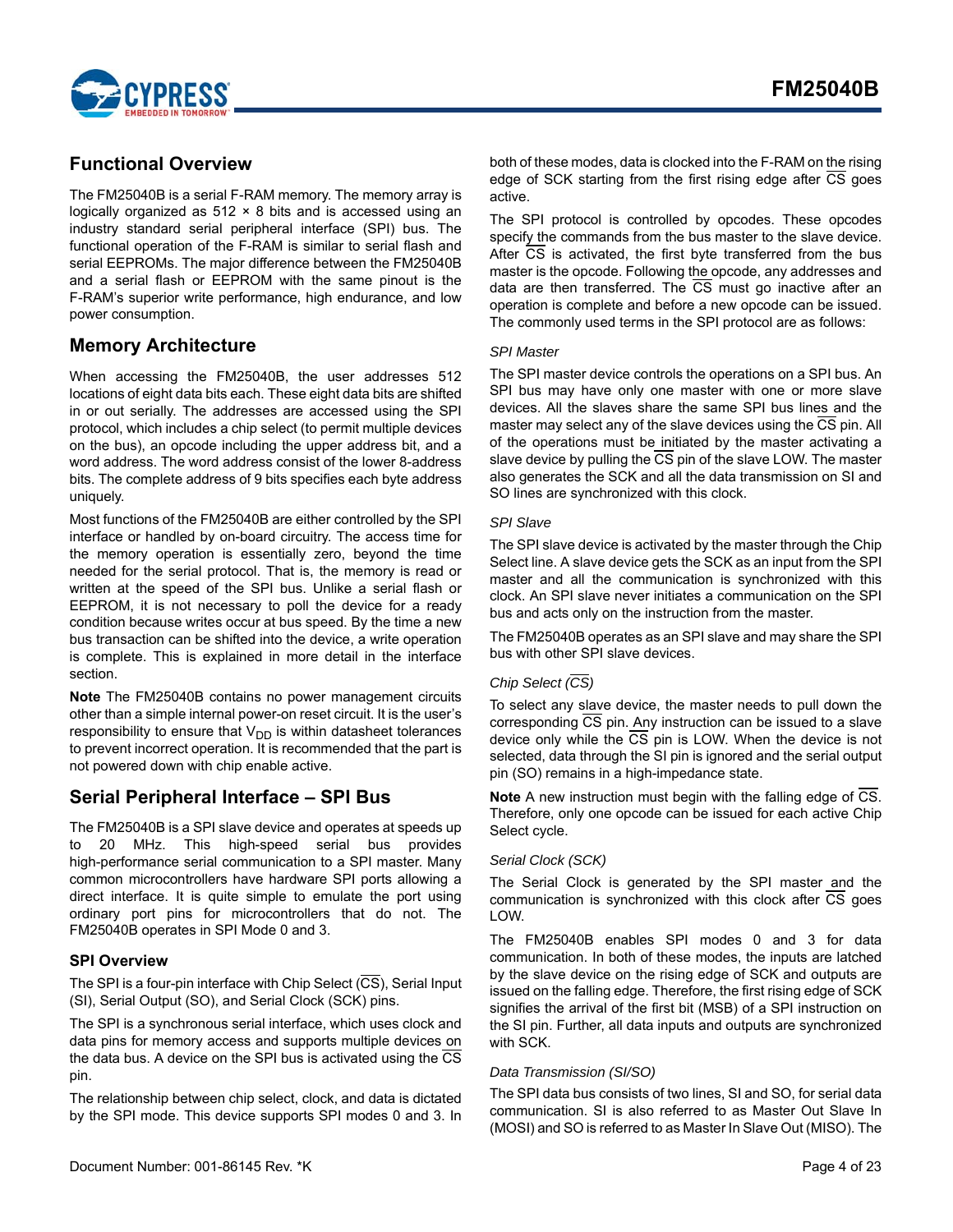

master issues instructions to the slave through the SI pin, while the slave responds through the SO pin. Multiple slave devices may share the SI and SO lines as described earlier.

The FM25040B has two separate pins for SI and SO, which can be connected with the master as shown in [Figure 2.](#page-4-1)

For a microcontroller that has no dedicated SPI bus, a general-purpose port may be used. To reduce hardware resources on the controller, it is possible to connect the two data pins (SI, SO) together and tie off (HIGH) the HOLD and WP pins. [Figure 3](#page-4-2) shows such a configuration, which uses only three pins.

#### *Most Significant Bit (MSB)*

The SPI protocol requires that the first bit to be transmitted is the Most Significant Bit (MSB). This is valid for both address and data transmission.

<span id="page-4-1"></span>The 4-Kbit serial F-RAM requires an opcode including the upper address bit, and a word address for any read or write operation. The word address consist of the lower 8-address bits. The complete address of 9 bits specifies each byte address uniquely.

#### *Serial Opcode*

After the slave device is selected with  $\overline{CS}$  going LOW, the first byte received is treated as the opcode for the intended operation. FM25040B uses the standard opcodes for memory accesses.

#### *Invalid Opcode*

If an invalid opcode is received, the opcode is ignored and the device ignores any additional serial data on the SI pin until the next falling edge of CS, and the SO pin remains tristated.

#### *Status Register*

FM25040B has an 8-bit Status Register. The bits in the Status Register are used to configure the device. These bits are described in [Table 3 on page 7.](#page-6-3)

#### **Figure 2. System Configuration with SPI port**





<span id="page-4-2"></span>

### <span id="page-4-0"></span>**SPI Modes**

FM25040B may be driven by a microcontroller with its SPI peripheral running in either of the following two modes:

 $\blacksquare$  SPI Mode 0 (CPOL = 0, CPHA = 0)

 $\blacksquare$  SPI Mode 3 (CPOL = 1, CPHA = 1)

For both these modes, the input data is latched in on the rising edge of SCK starting from the first rising edge after CS goes active. If the clock starts from a HIGH state (in mode 3), the first rising edge after the clock toggles is considered. The output data is available on the falling edge of SCK.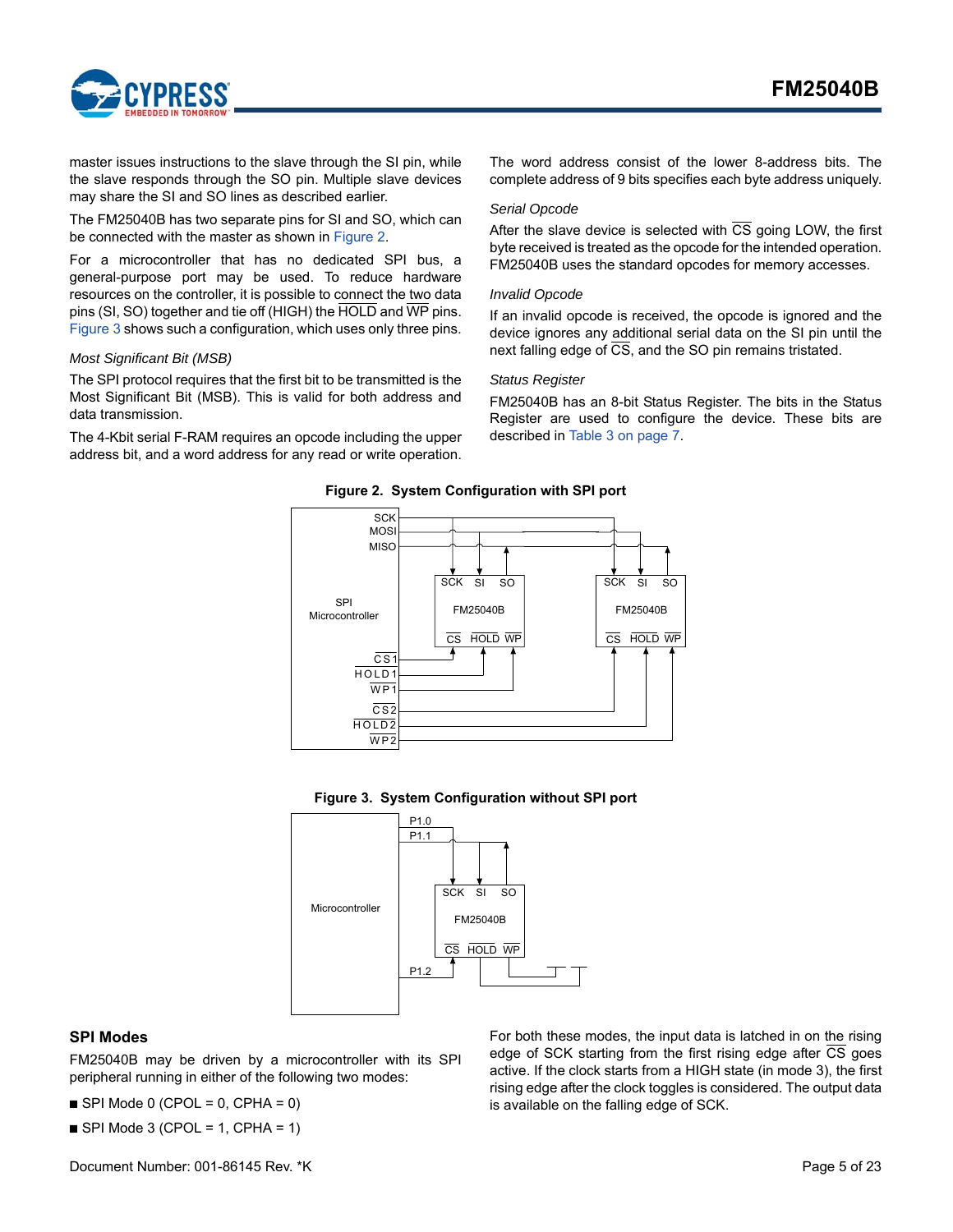

The two SPI modes are shown in [Figure 4](#page-5-4) and [Figure 5](#page-5-5). The status of the clock when the bus master is not transferring data is:

- SCK remains at 0 for Mode 0
- SCK remains at 1 for Mode 3

The device detects the SPI mode from the status of the SCK pin when the device is selected by bringing the  $\overline{CS}$  pin LOW. If the SCK pin is LOW when the device is selected, SPI Mode 0 is assumed and if the SCK pin is HIGH, it works in SPI Mode 3.

<span id="page-5-4"></span>**Figure 4. SPI Mode 0**



<span id="page-5-5"></span>**Figure 5. SPI Mode 3**



### <span id="page-5-0"></span>**Power Up to First Access**

The FM25040B is not accessible for a t<sub>PU</sub> time after power up. Users must comply with the timing parameter  $t_{PI}$ , which is the minimum time from  $V_{DD}$  (min) to the first CS LOW.

### <span id="page-5-1"></span>**Command Structure**

There are six commands, called opcodes, that can be issued by the bus master to the FM25040B. They are listed in Table 1. These opcodes control the functions performed by the memory.

### **Table 1. Opcode commands**

| <b>Name</b>  | <b>Description</b>          | Opcode     |
|--------------|-----------------------------|------------|
| <b>WREN</b>  | Set write enable latch      | 0000 0110b |
| <b>WRDI</b>  | Write disable               | 0000 0100b |
| <b>RDSR</b>  | <b>Read Status Register</b> | 0000 0101b |
| <b>WRSR</b>  | Write Status Register       | 0000 0001b |
| <b>READ</b>  | Read memory data            | 0000 A011b |
| <b>WRITE</b> | Write memory data           | 0000 A010b |

### <span id="page-5-2"></span>**WREN - Set Write Enable Latch**

The FM25040B will power up with writes disabled. The WREN command must be issued before any write operation. Sending the WREN opcode allows the user to issue subsequent opcodes for write operations. These include writing the Status Register (WRSR) and writing the memory (WRITE).

Sending the WREN opcode causes the internal Write Enable Latch to be set. A flag bit in the Status Register, called WEL, indicates the state of the latch. WEL = '1' indicates that writes are permitted. Attempting to write the WEL bit in the Status Register has no effect on the state of this bit – only the WREN opcode can set this bit. The WEL bit will be automatically cleared on the rising edge of CS following a WRDI, a WRSR, or a WRITE operation. This prevents further writes to the Status Register or the F-RAM array without another WREN command. [Figure 6](#page-5-6) illustrates the WREN command bus configuration.

**Note:** The Write Enable Latch (WEL) bit in the Status Register of FM25040B part doesn't clear after executing the memory write (WRITE) operation at memory location(s) from 0x100 to 0x1FF. For more information, see [Errata on page 19.](#page-18-0)

### <span id="page-5-6"></span>**Figure 6. WREN Bus Configuration**



### <span id="page-5-3"></span>**WRDI - Reset Write Enable Latch**

The WRDI command disables all write activity by clearing the Write Enable Latch. The user can verify that writes are disabled by reading the WEL bit in the Status Register and verifying that WEL is equal to '0'. [Figure 7](#page-5-7) illustrates the WRDI command bus configuration.

### <span id="page-5-7"></span>**Figure 7. WRDI Bus Configuration**

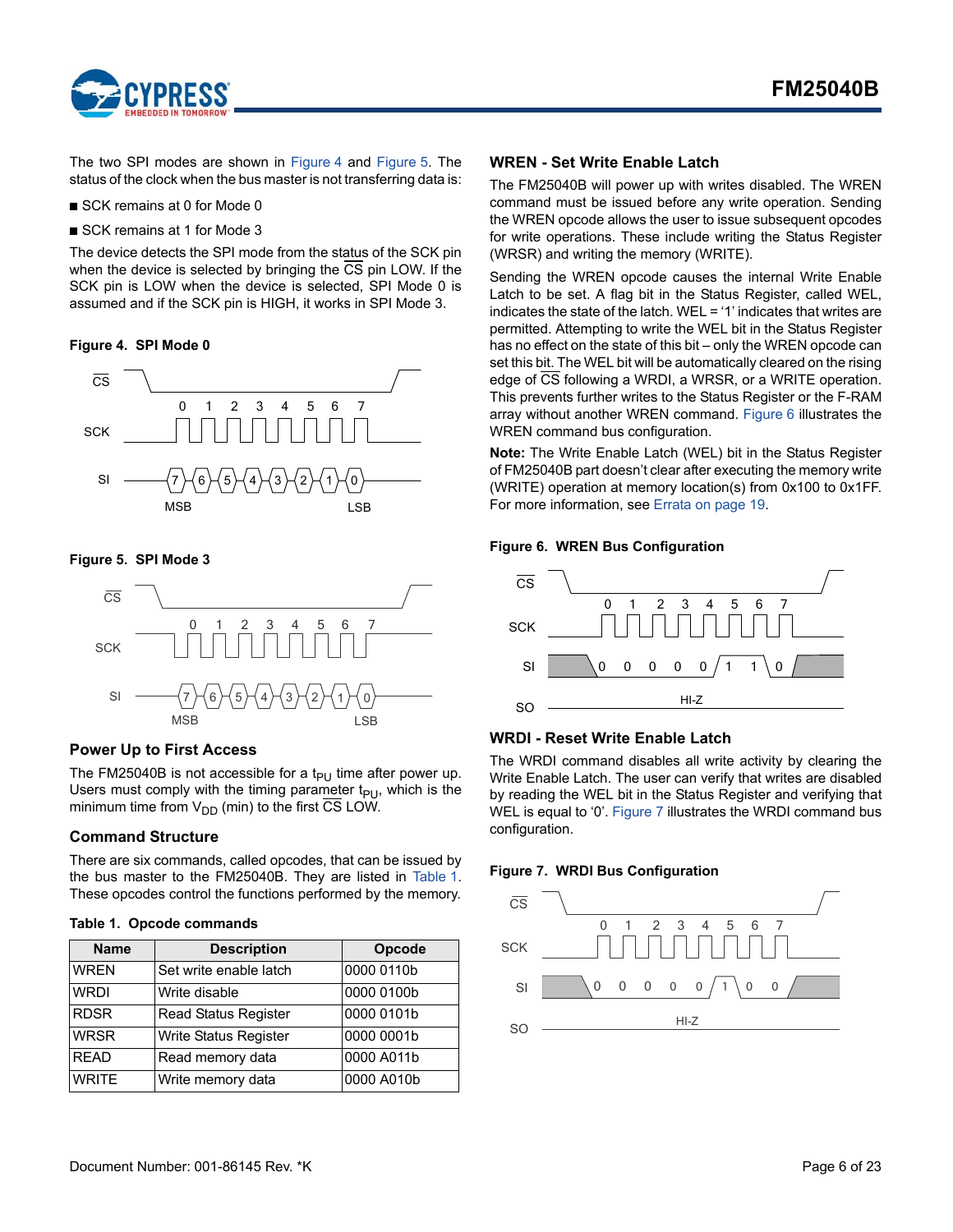

### <span id="page-6-0"></span>**Status Register and Write Protection**

The write protection features of the FM25040B are multi-tiered and are enabled through the status register. First, a WREN opcode must be issued prior to any write operation. Assuming that writes are enabled using WREN, writes to memory are controlled by the  $\overline{\text{WP}}$  pin and the Status Register. When  $\overline{\text{WP}}$  is LOW, the entire part is write-protected. When WP is HIGH, the memory protection is subject to the Status Register. Writes to the Status Register are performed using the WREN and WRSR commands and subject to the WP pin. The Status Register is organized as follows. (The default value shipped from the factory for bits in the Status Register is '0'.)

### **Table 2. Status Register**

| Bit 7 | Bit 6 | Bit 5 | Bit 4 | Bit 3                  | Bit 2   | Bit 1      | Bit 0 |
|-------|-------|-------|-------|------------------------|---------|------------|-------|
| X(0)  | X(0)  | X(0)  | X(0)  | (0)<br>BP <sub>1</sub> | BP0 (0) | (0)<br>WEL | X(0)  |

#### <span id="page-6-3"></span>**Table 3. Status Register Bit Definition**

| <b>Bit</b>   | <b>Definition</b>     | <b>Description</b>                                                                                                                                                       |  |
|--------------|-----------------------|--------------------------------------------------------------------------------------------------------------------------------------------------------------------------|--|
| <b>Bit 0</b> | Don't care            | This bit is non-writable and always returns '0' upon read.                                                                                                               |  |
| Bit 1 (WEL)  | Write Enable Latch    | WEL indicates if the device is write enabled. This bit defaults to '0' (disabled) on power-up.<br>$WEL = '1' --$ Write enabled<br>$WEL = '0' \rightarrow Write$ disabled |  |
| Bit 2 (BPO)  | Block Protect bit '0' | Used for block protection. For details, see Table 4.                                                                                                                     |  |
| Bit 3 (BP1)  | Block Protect bit '1' | Used for block protection. For details, see Table 4.                                                                                                                     |  |
| Bit 4–7      | Don't care            | These bits are non-writable and always return '0' upon read.                                                                                                             |  |

Bits 0 and 4–7 are fixed at '0'; none of these bits can be modified. Note that bit 0 ("Ready or Write in progress" bit in serial flash and EEPROM) is unnecessary, as the F-RAM writes in real-time and is never busy, so it reads out as a '0'. The BP1 and BP0 control the software write-protection features and are nonvolatile bits. The WEL flag indicates the state of the Write Enable Latch. Attempting to directly write the WEL bit in the Status Register has no effect on its state. This bit is internally set and cleared via the WREN and WRDI commands, respectively.

BP1 and BP0 are memory block write protection bits. They specify portions of memory that are write-protected as shown in Table 4.

<span id="page-6-4"></span>

| BP <sub>1</sub> | B <sub>P0</sub> | <b>Protected Address Range</b> |  |
|-----------------|-----------------|--------------------------------|--|
|                 |                 | None                           |  |
|                 |                 | 180h to 1FFh (upper 1/4)       |  |
|                 |                 | 100h to 1FFh (upper 1/2)       |  |
|                 |                 | 000h to 1FFh (all)             |  |

The BP1 and BP0 bits and the Write Enable Latch are the only mechanisms that protect the memory from writes. The remaining write protection features protect inadvertent changes to the block protect bits.

The BP1 and BP0 bits allow software to selectively write protect the array. These settings are only used when the  $\overline{WP}$  pin is inactive and the WREN command has been issued.

[Table 5](#page-6-5) summarizes the write protection conditions.

#### <span id="page-6-5"></span>**Table 5. Write Protection**

| WEL | <b>WP</b> | <b>Protected</b><br><b>Blocks</b> | <b>Unprotected</b><br><b>Blocks</b> | <b>Status</b><br><b>Register</b> |
|-----|-----------|-----------------------------------|-------------------------------------|----------------------------------|
| 0   | x         | Protected                         | Protected                           | Protected                        |
|     |           | Protected                         | Protected                           | Protected                        |
|     |           | Protected                         | Unprotected                         | Unprotected                      |

### <span id="page-6-1"></span>**RDSR - Read Status Register**

The RDSR command allows the bus master to verify the contents of the Status Register. Reading the status register provides information about the current state of the write-protection features. Following the RDSR opcode, the FM25040B will return one byte with the contents of the Status Register.

### <span id="page-6-2"></span>**WRSR - Write Status Register**

The WRSR command allows the SPI bus master to write into the Status Register and change the write protect configuration by setting the BP0 and BP1 bits as required. Before issuing a WRSR command, the WP pin must be HIGH or inactive. Note that on the FM25040B, WP prevents writing to the Status Register and the memory array. Before sending the WRSR command, the user must send a WREN command to enable writes. Executing a WRSR command is a write operation and therefore, clears the Write Enable Latch.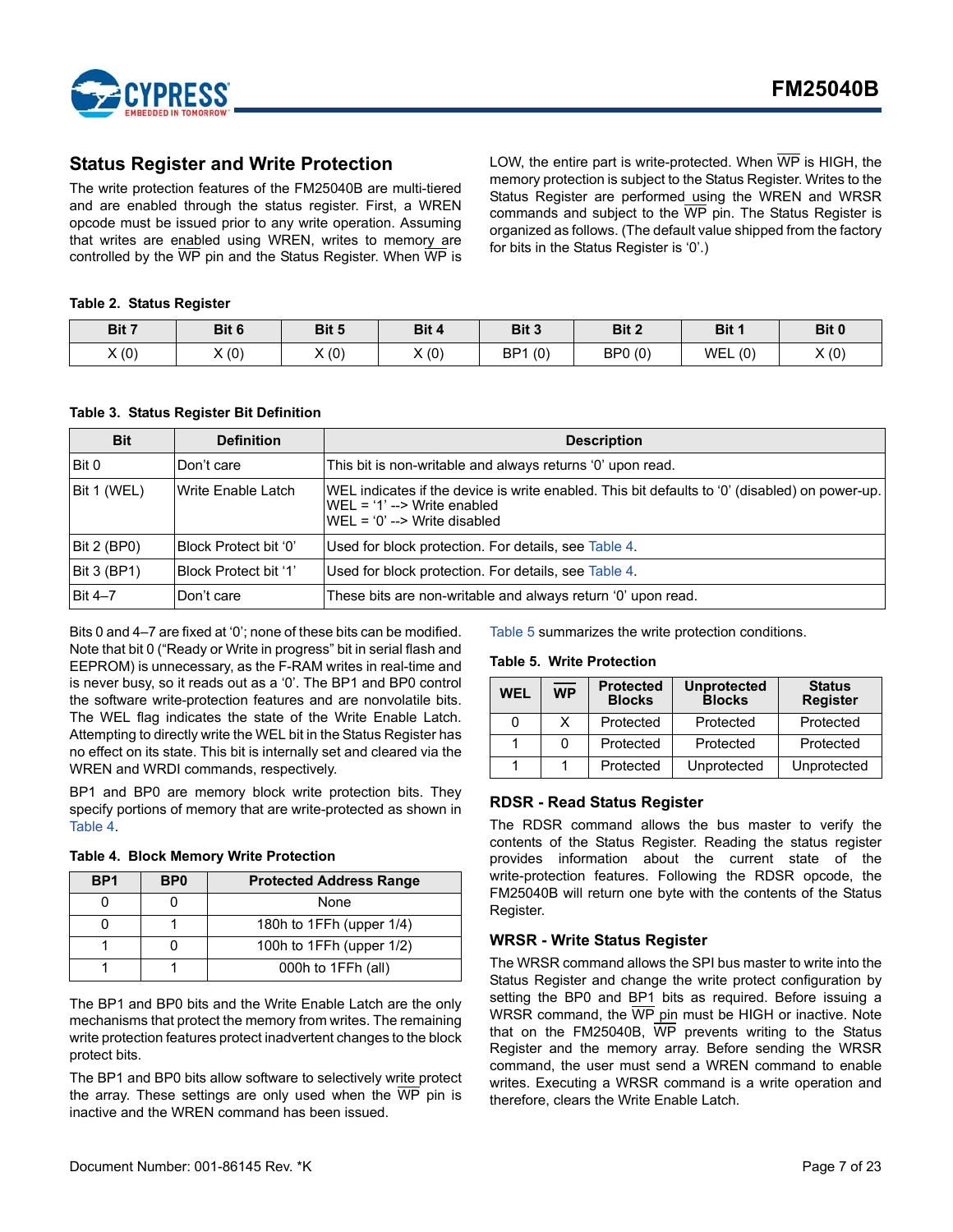





#### **Figure 8. RDSR Bus Configuration**

### <span id="page-7-0"></span>**Memory Operation**

The SPI interface, which is capable of a high clock frequency, highlights the fast write capability of the F-RAM technology. Unlike serial flash and EEPROMs, the FM25040B can perform sequential writes at bus speed. No page register is needed and any number of sequential writes may be performed.

### <span id="page-7-1"></span>**Write Operation**

All writes to the memory begin with a WREN opcode. The WRITE opcode includes the upper bit of the memory address. Bit 3 in the opcode corresponds to the upper address bit (A8). The next byte is the lower 8-bits of the address (A7–A0). In total, the 9-bits specify the address of the first byte of the write operation. Subsequent bytes are data bytes, which are written sequentially. Addresses are incremented internally as long as the bus master continues to issue clocks and keeps CS LOW. If the last address of 1FFh is reached, the counter will roll over to 000h. Data is written MSB first. The rising edge of CS terminates a write operation. A write operation is shown in [Figure 10 on page 9](#page-8-2).

**Note** When a burst write reaches a protected block address, the automatic address increment stops and all the subsequent data bytes received for write will be ignored by the device.

EEPROMs use page buffers to increase their write throughput. This compensates for the technology's inherently slow write operations. F-RAM memories do not have page buffers because each byte is written to the F-RAM array immediately after it is clocked in (after the eighth clock). This allows any number of bytes to be written without page buffer delays.

**Note** If the power is lost in the middle of the write operation, only the last completed byte will be written.

### <span id="page-7-2"></span>**Read Operation**

After the falling edge of  $\overline{CS}$ , the bus master can issue a READ opcode. The READ opcode includes the upper bit of the memory address. Bit 3 in the opcode corresponds to the upper address bit (A8). The next byte is the lower 8-bits of the address (A7–A0). In total, the 9-bits specify the address of the first byte of the read operation. After the opcode and address are issued, the device drives out the read data on the next eight clocks. The SI input is ignored during read data bytes. Subsequent bytes are data bytes, which are read out sequentially. Addresses are incremented internally as long as the bus master continues to issue clocks and CS is LOW. If the last address of 1FFh is reached, the counter will roll over to 000h. Data is read MSB first. The rising edge of  $\overline{CS}$  terminates a read operation and tristates the SO pin. A read operation is shown in [Figure 11 on page 9.](#page-8-1)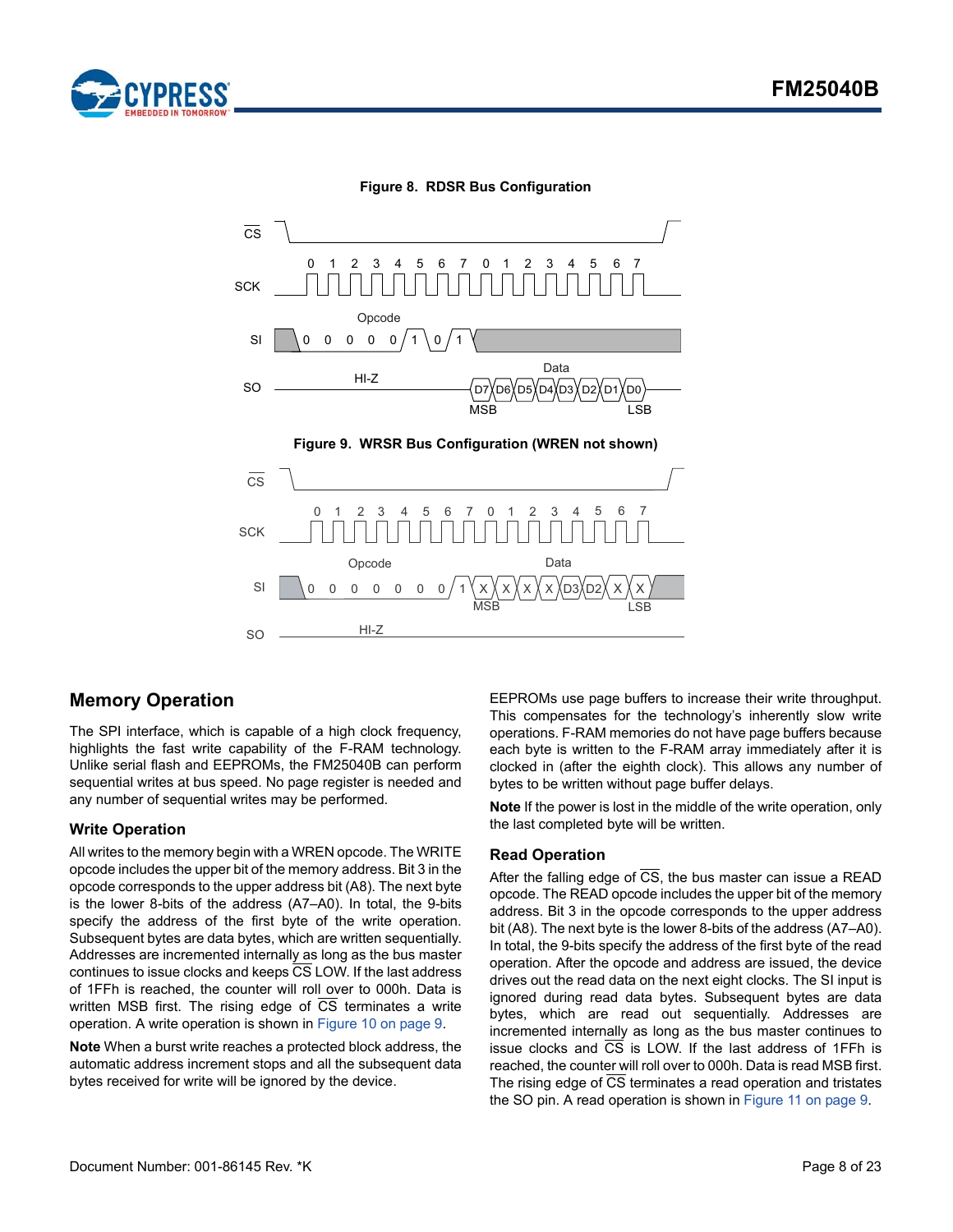

<span id="page-8-2"></span><span id="page-8-1"></span>

### <span id="page-8-0"></span>**HOLD Pin Operation**

The HOLD pin can be used to interrupt a serial operation without aborting it. If the bus master pulls the HOLD pin LOW while SCK is LOW, the current operation will pause. Taking the HOLD pin

HIGH while SCK is LOW will resume an operation. The transitions of HOLD must occur while SCK is LOW, but the SCK and  $\overline{\text{CS}}$  can toggle during a hold state.



#### **Note**

<span id="page-8-3"></span>2. Figure shows HOLD operation for input mode and output mode.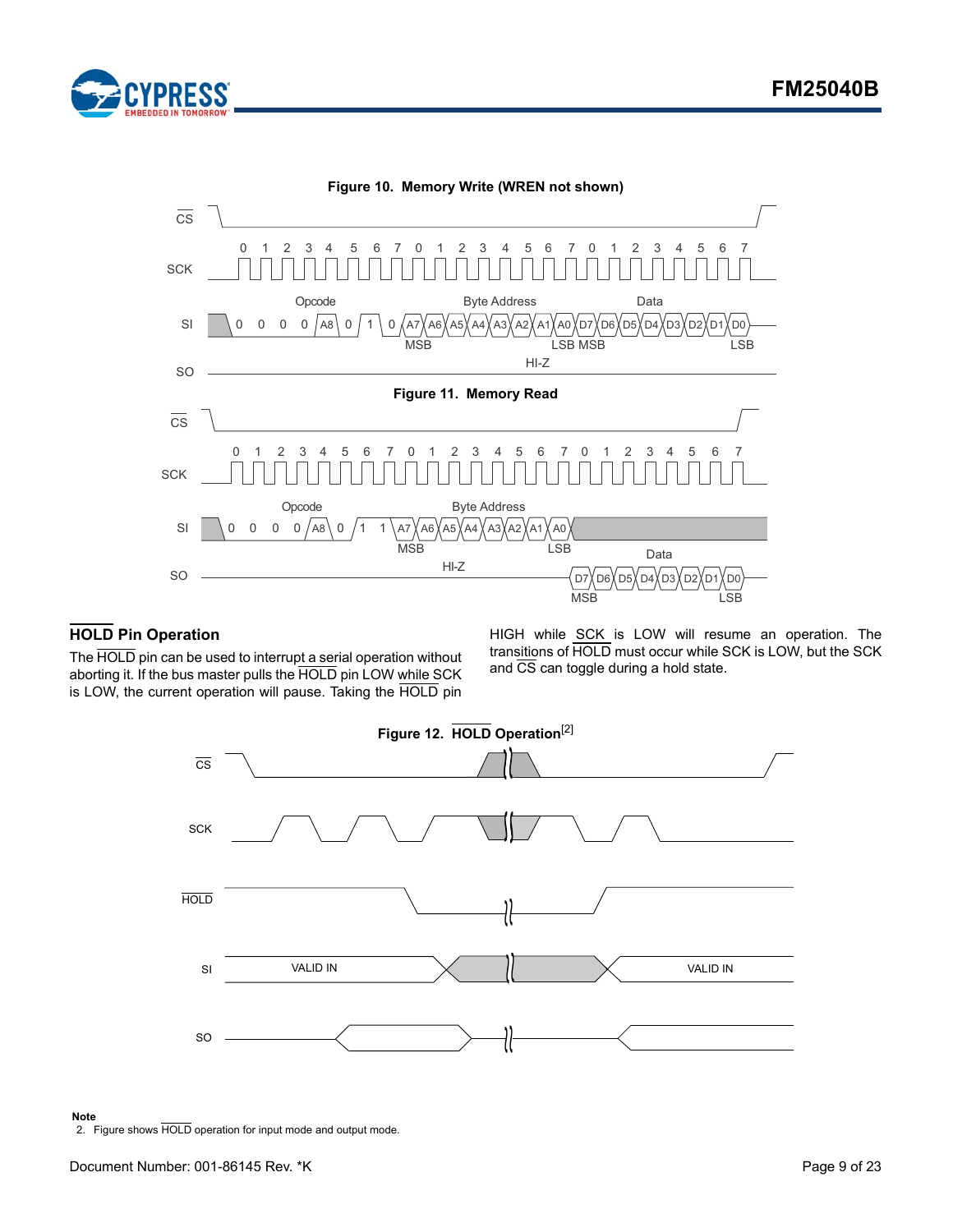

### <span id="page-9-0"></span>**Endurance**

The FM25040B devices are capable of being accessed at least 10<sup>14</sup> times, reads or writes. An F-RAM memory operates with a read and restore mechanism. Therefore, an endurance cycle is applied on a row basis for each access (read or write) to the memory array. The F-RAM architecture is based on an array of rows and columns of 64 rows of 64-bits each. The entire row is internally accessed once whether a single byte or all eight bytes are read or written. Each byte in the row is counted only once in an endurance calculation. [Table 6](#page-9-1) shows endurance calculations for a 64-byte repeating loop, which includes an opcode, a starting address, and a sequential 64-byte data stream. This causes each byte to experience one endurance cycle through the loop.

F-RAM read and write endurance is virtually unlimited even at a 20 MHz clock rate.

### <span id="page-9-1"></span>**Table 6. Time to Reach Endurance Limit for Repeating 64-byte Loop**

| <b>SCK Freq</b><br>(MHz) | <b>Endurance</b><br><b>Cycles/sec</b> | <b>Endurance</b><br>Cycles/year | <b>Years to Reach</b><br>Limit |
|--------------------------|---------------------------------------|---------------------------------|--------------------------------|
| 20                       | 37,310                                | $1.18 \times 10^{12}$           | 85.1                           |
| 10                       | 18,660                                | $5.88 \times 10^{11}$           | 170.2                          |
| 5                        | 9,330                                 | $2.94 \times 10^{11}$           | 340.3                          |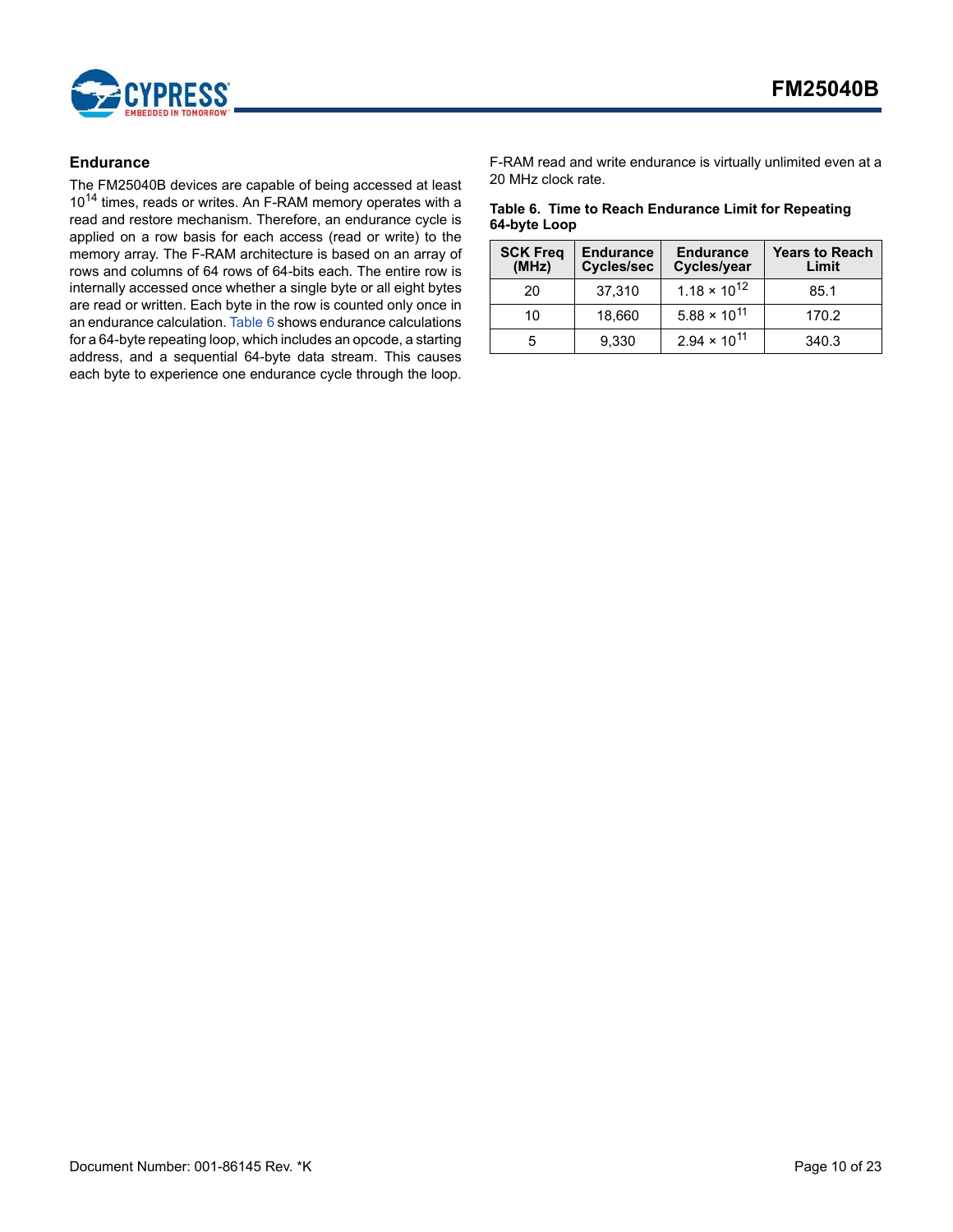

### <span id="page-10-0"></span>**Maximum Ratings**

Exceeding maximum ratings may shorten the useful life of the device. These user guidelines are not tested.

| Maximum accumulated storage time                                                          |
|-------------------------------------------------------------------------------------------|
| Ambient temperature                                                                       |
| Supply voltage on $V_{DD}$ relative to $V_{SS}$ -1.0 V to +7.0 V                          |
| Input voltage -1.0 V to +7.0 V and $V_{IN}$ < $V_{DD}$ +1.0 V                             |
| DC voltage applied to outputs                                                             |
| Transient voltage (< 20 ns)<br>on any pin to ground potential  -2.0 V to $V_{DD}$ + 2.0 V |

| Package power dissipation capability                                                                                                     |
|------------------------------------------------------------------------------------------------------------------------------------------|
| Surface mount lead soldering temperature                                                                                                 |
| DC output current                                                                                                                        |
| Electrostatic Discharge Voltage [3]<br>Human Body Model (AEC-Q100-002 Rev. E)  2 kV<br>Charged Device Model (AEC-Q100-011 Rev. B)  500 V |
|                                                                                                                                          |

# <span id="page-10-1"></span>**Operating Range**

| Range             | Ambient Temperature $(T_A)$ | חח             |
|-------------------|-----------------------------|----------------|
| <b>Industrial</b> | $-40$ °C to +85 °C          | 4.5 V to 5.5 V |

# <span id="page-10-2"></span>**DC Electrical Characteristics**

Over the [Operating Range](#page-10-1)

| <b>Parameter</b> | <b>Description</b>                                | <b>Test Conditions</b>                                                                    |  | <b>Min</b>           | Typ $^{[4]}$ | <b>Max</b>          | <b>Unit</b> |
|------------------|---------------------------------------------------|-------------------------------------------------------------------------------------------|--|----------------------|--------------|---------------------|-------------|
| V <sub>DD</sub>  | Power supply                                      |                                                                                           |  | 4.5                  | 5.0          | 5.5                 | $\vee$      |
| $I_{DD}$         | V <sub>DD</sub> supply current                    | SCK toggling between $f_{SCK}$ = 1 MHz                                                    |  |                      |              | 0.25                | mA          |
|                  |                                                   | $\frac{1}{1}V_{DD} - 0.3$ V and $V_{SS}$ , $\frac{1}{f_{SCK} = 20}$ MHz<br>other inputs   |  |                      |              | 4                   | mA          |
|                  |                                                   | $V_{SS}$ or $V_{DD}$ – 0.3 V.<br>$SO = Open$ .                                            |  |                      |              |                     |             |
| $I_{SB}$         | V <sub>DD</sub> standby current                   | $\overline{CS}$ = V <sub>DD</sub> . All other inputs V <sub>SS</sub> or V <sub>DD</sub> . |  |                      | 4            | 10                  | μA          |
| Īц               | Input leakage current                             | $V_{SS} \leq V_{IN} \leq V_{DD}$                                                          |  |                      |              | ±1                  | μA          |
| $I_{LO}$         | Output leakage current                            | $V_{SS} \leq V_{OUT} \leq V_{DD}$                                                         |  |                      |              | ±1                  | μA          |
| $V_{IH}$         | Input HIGH voltage                                |                                                                                           |  | $0.7 \times V_{DD}$  |              | $V_{DD}$ + 0.3      | $\vee$      |
| $V_{IL}$         | Input LOW voltage                                 |                                                                                           |  | $-0.3$               |              | $0.3 \times V_{DD}$ | $\vee$      |
| V <sub>OH</sub>  | Output HIGH voltage                               | $1_{OH} = -2$ mA                                                                          |  | $V_{DD} - 0.8$       |              |                     | $\vee$      |
| $V_{OL}$         | Output LOW voltage                                | $I_{OL}$ = 2 mA                                                                           |  |                      |              | 0.4                 | $\vee$      |
| $V_{HYS}$ [5]    | Input Hysteresis $(\overline{CS}$ and SCK<br>pin) |                                                                                           |  | $0.05 \times V_{DD}$ |              |                     | $\vee$      |

**Notes**

<span id="page-10-3"></span>4. Typical values are at 25 °C,  $V_{DD} = V_{DD}(typ)$ . Not 100% tested.

<span id="page-10-4"></span>5. This parameter is characterized but not 100% tested.

<span id="page-10-5"></span><sup>.&</sup>lt;br>3. Electrostatic Discharge voltages specified in the datasheet are the JEDEC standard limits used for qualifying the device. To know the maximum value device passes for, please refer to the [device qualification report](http://www.cypress.com/documentation/qualification-reports/qtp-130104-aec-q100-grade-3-qual-report-b-w-serial-f-ram-family) available on the website.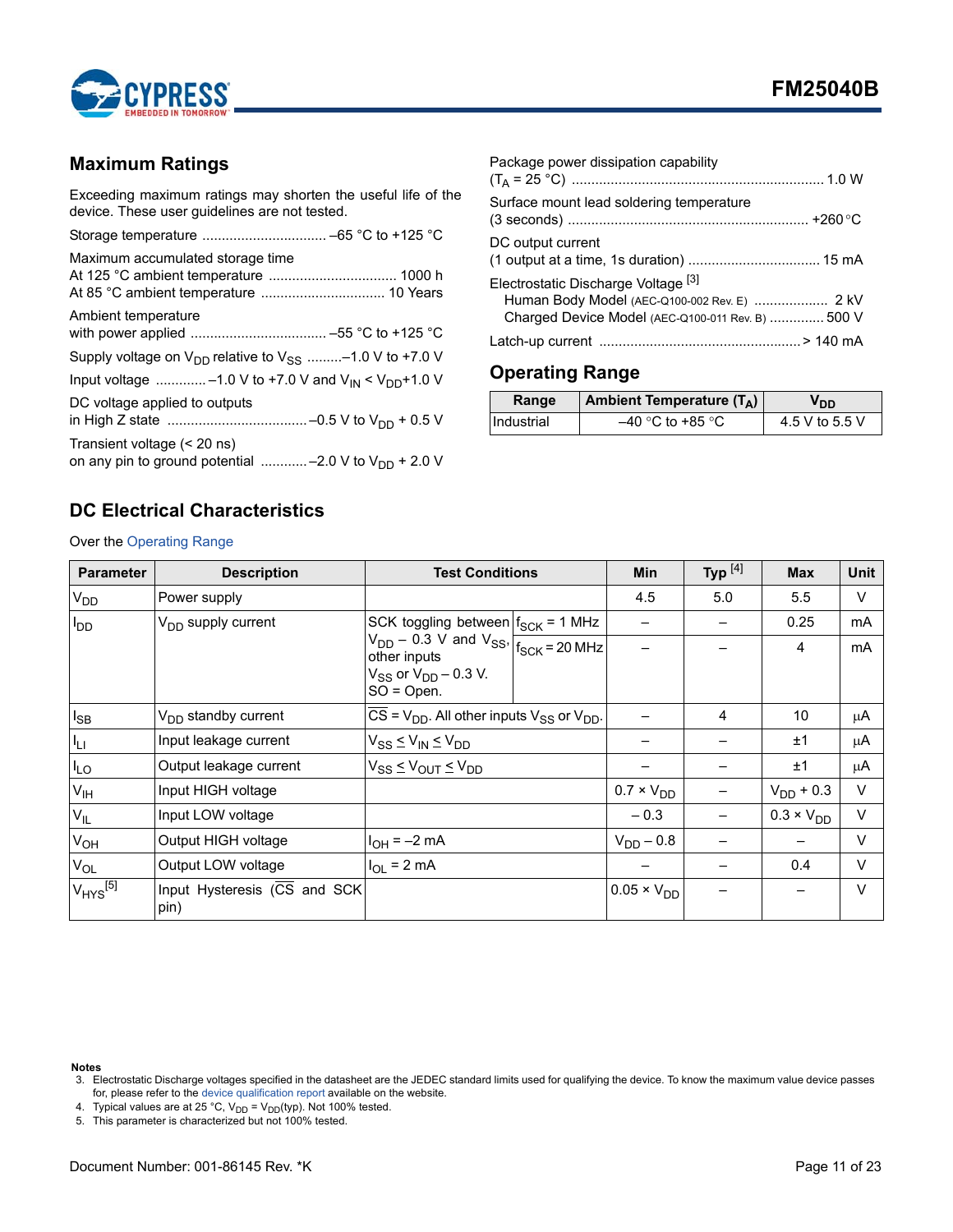

# <span id="page-11-0"></span>**Data Retention and Endurance**

| <b>Parameter</b> | <b>Description</b> | <b>Test condition</b>      | Min       | <b>Max</b> | Unit   |
|------------------|--------------------|----------------------------|-----------|------------|--------|
| $T_{DR}$         | IData retention    | $T_A = 85 °C$              | 10        |            | Years  |
|                  |                    | $T_A = 75 °C$              | 38        |            |        |
|                  |                    | $T_A = 65 °C$              | 151       |            |        |
| $Nv_c$           | Endurance          | Over operating temperature | $10^{14}$ |            | Cycles |

# <span id="page-11-1"></span>**Capacitance**

| Parameter <sup>[6]</sup> | <b>Description</b>          | <b>Test Conditions</b>                                                 | <b>Max</b> | Unit |
|--------------------------|-----------------------------|------------------------------------------------------------------------|------------|------|
| $\sim$<br>◡◠             | Output pin capacitance (SO) | $\Gamma_{\rm A}$ = 25 °C, f = 1 MHz, $V_{\rm DD}$ = $V_{\rm DD}$ (typ) |            | pF   |
| 'Cı                      | Input pin capacitance       |                                                                        |            | pF   |

# <span id="page-11-2"></span>**Thermal Resistance**

| Parameter <sup>[6]</sup> | <b>Description</b>                          | <b>Test Conditions</b>                                                                                    | 8-pin SOIC | Unit          |
|--------------------------|---------------------------------------------|-----------------------------------------------------------------------------------------------------------|------------|---------------|
| $\Theta_{JA}$            | Thermal resistance<br>(junction to ambient) | Test conditions follow standard test<br>methods<br>and<br>procedures for measuring thermal impedance, per | 148        | °C/W          |
| $\Theta_{\text{JC}}$     | Thermal resistance<br>(junction to case)    | IEIA/JESD51.                                                                                              | 48         | $\degree$ C/W |

# <span id="page-11-3"></span>**AC Test Conditions**

<span id="page-11-4"></span>

| Input and output timing reference levels 0.5 $\times$ V <sub>DD</sub> |  |
|-----------------------------------------------------------------------|--|
|                                                                       |  |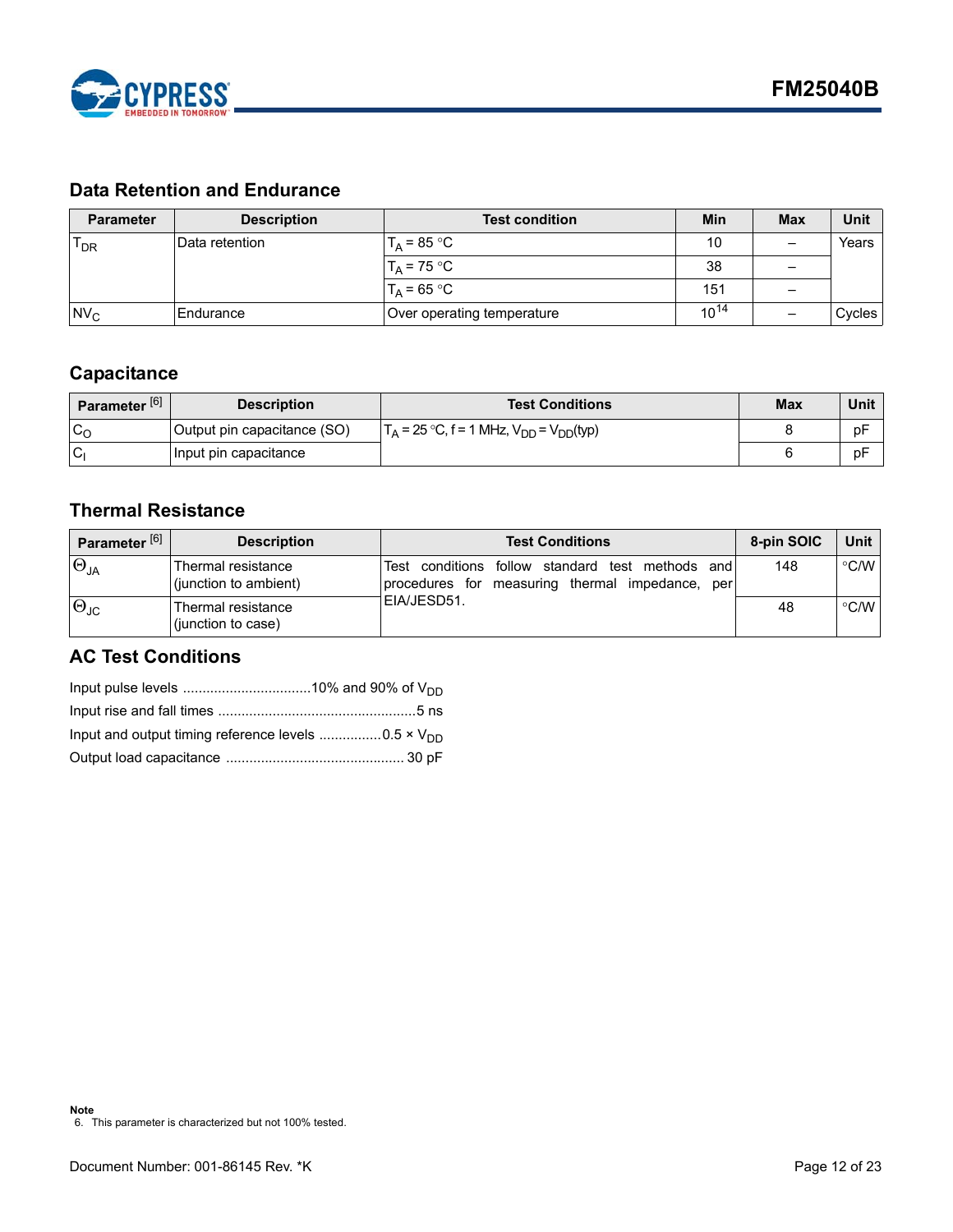

# <span id="page-12-0"></span>**AC Switching Characteristics**

### Over the [Operating Range](#page-10-1)

| Parameters <sup>[7]</sup>   |                       |                            |              |                          |             |
|-----------------------------|-----------------------|----------------------------|--------------|--------------------------|-------------|
| <b>Cypress</b><br>Parameter | <b>Alt. Parameter</b> | <b>Description</b>         | Min          | <b>Max</b>               | <b>Unit</b> |
| $f_{\rm SCK}$               |                       | <b>SCK Clock frequency</b> | $\mathbf{0}$ | 20                       | <b>MHz</b>  |
| $t_{CH}$                    |                       | Clock HIGH time            | 22           |                          | ns          |
| $t_{CL}$                    |                       | Clock LOW time             | 22           | —                        | ns          |
| $t_{\text{CSU}}$            | t <sub>CSS</sub>      | Chip select setup          | 10           | $\overline{\phantom{0}}$ | ns          |
| $t_{\text{CSH}}$            | $t_{\text{CSH}}$      | Chip select hold           | 10           | —                        | ns          |
| $t_{OD}$ $(8, 9, 10]$       | t <sub>HZCS</sub>     | Output disable time        |              | 20                       | ns          |
| t <sub>ODV</sub>            | $t_{CO}$              | Output data valid time     |              | 20                       | ns          |
| $t_{OH}$                    |                       | Output hold time           | 0            | —                        | ns          |
| $t_D$                       |                       | Deselect time              | 60           | —                        | ns          |
| $t_R$ [11, 12]              |                       | Data in rise time          |              | 50                       | ns          |
| $t_F$ [11, 12]              |                       | Data in fall time          |              | 50                       | ns          |
| $t_{\scriptstyle\text{SU}}$ | $t_{SD}$              | Data setup time            | 5            |                          | ns          |
| $t_{\mathsf{H}}$            | <sup>t</sup> HD       | Data hold time             | 5            | —                        | ns          |
| $t_{HS}$                    | $t_{\sf SH}$          | HOLD setup time            | 10           | —                        | ns          |
| $t_{HH}$                    | $t_{HH}$              | HOLD hold time             | 10           | $\overline{\phantom{0}}$ | ns          |
| $t_{HZ}^{[8, 9]}$           | t <sub>HHZ</sub>      | HOLD LOW to HI-Z           |              | 20                       | ns          |
| $t_{LZ}^{[9]}$              | $t_{HLZ}$             | HOLD HIGH to data active   |              | 20                       | ns          |

**Notes**

<span id="page-12-2"></span>8.  $t_{OD}$  and  $t_{HZ}$  are specified with a load capacitance of 5 pF. Transition is measured when the outputs enter a high impedance state.

<span id="page-12-3"></span>9. This parameter is characterized but not 100% tested.

<span id="page-12-6"></span>10. For clock high time  $t_{CH} \leq 35$  ns, the parameter  $t_{ODV}$  is extended such that  $t_{CH} + t_{ODV} \leq 65$  ns.

<span id="page-12-4"></span>11. Rise and fall times measured between 10% and 90% of waveform.

<span id="page-12-5"></span>12. These parameters are guaranteed by design and are not tested.

<span id="page-12-1"></span><sup>7.</sup> Test conditions assume a signal transition time of 5 ns or less, timing reference levels of 0.5 × V<sub>DD</sub>, input pulse levels of 10% to 90% of V<sub>DD</sub>, and output loading of the specified I<sub>OL</sub>/I<sub>OH</sub> and 30 pF load capacit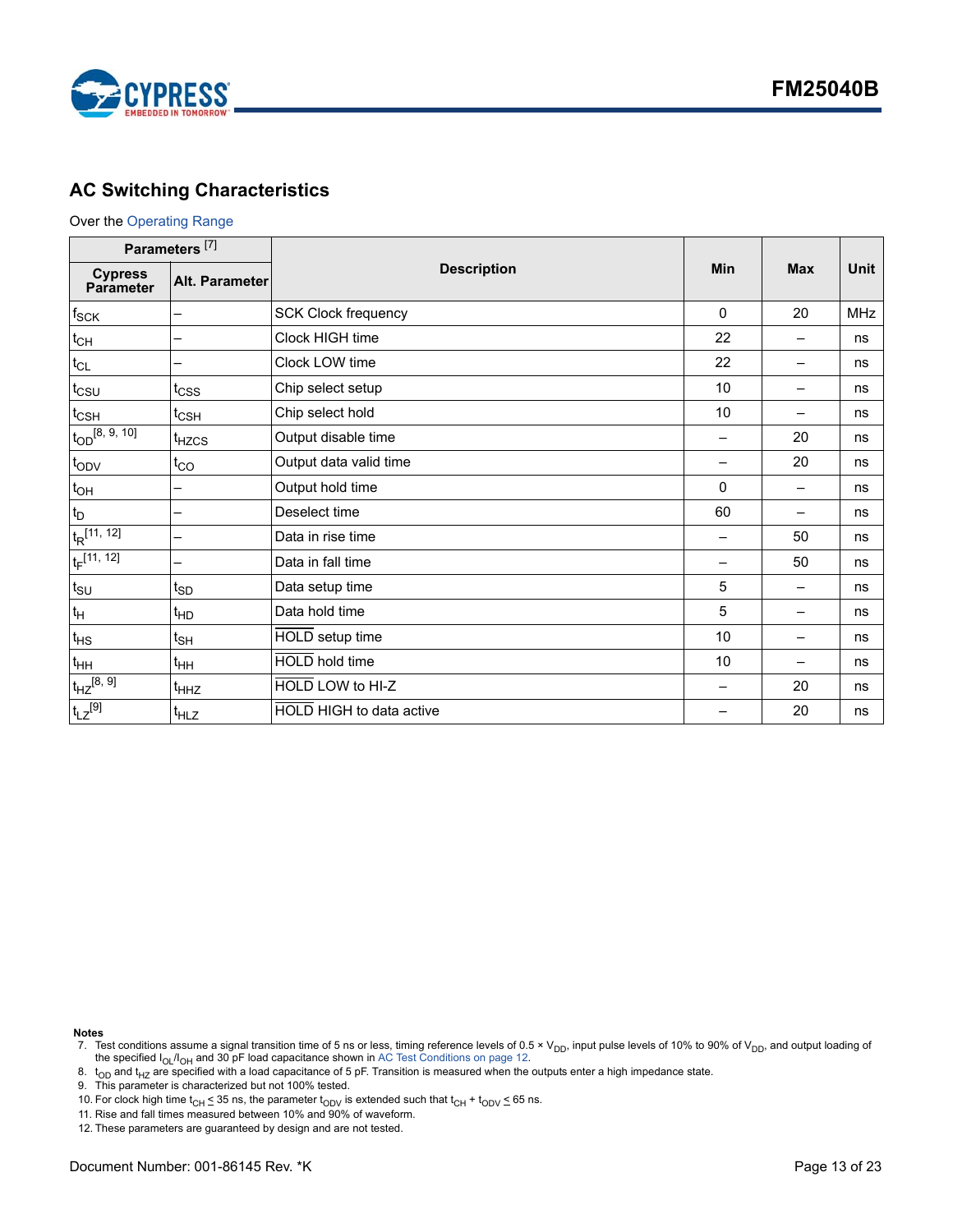



**Figure 13. Synchronous Data Timing (Mode 0)**

**Figure 14. HOLD Timing**

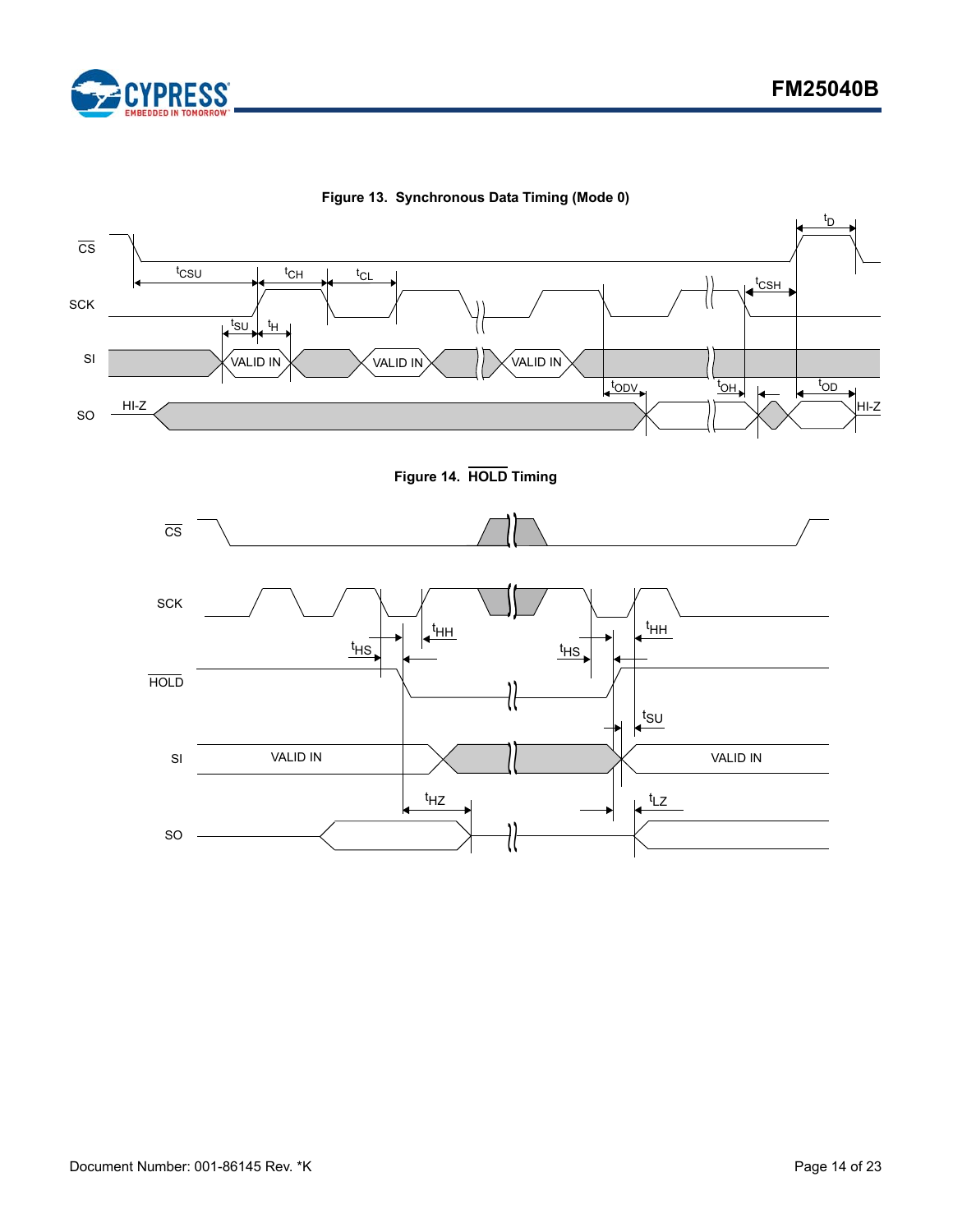

# <span id="page-14-0"></span>**Power Cycle Timing**

### Over the [Operating Range](#page-10-1)

| <b>Parameter</b>         | <b>Description</b>                                  | Min | <b>Max</b> | Unit      |
|--------------------------|-----------------------------------------------------|-----|------------|-----------|
| ≀եր                      | Power-up $V_{DD}(min)$ to first access (CS LOW)     |     |            | ms        |
| t <sub>PD</sub>          | Last access (CS HIGH) to power-down $(V_{DD}(min))$ |     |            | μs        |
| $t_{VR}$ <sup>[13]</sup> | $ V_{DD}$ power-up ramp rate                        |     |            | $\mu$ s/V |
| $t_{VF}$ [13]            | $V_{DD}$ power-down ramp rate                       | 30  |            | $\mu$ s/V |

### **Figure 15. Power Cycle Timing**

<span id="page-14-1"></span>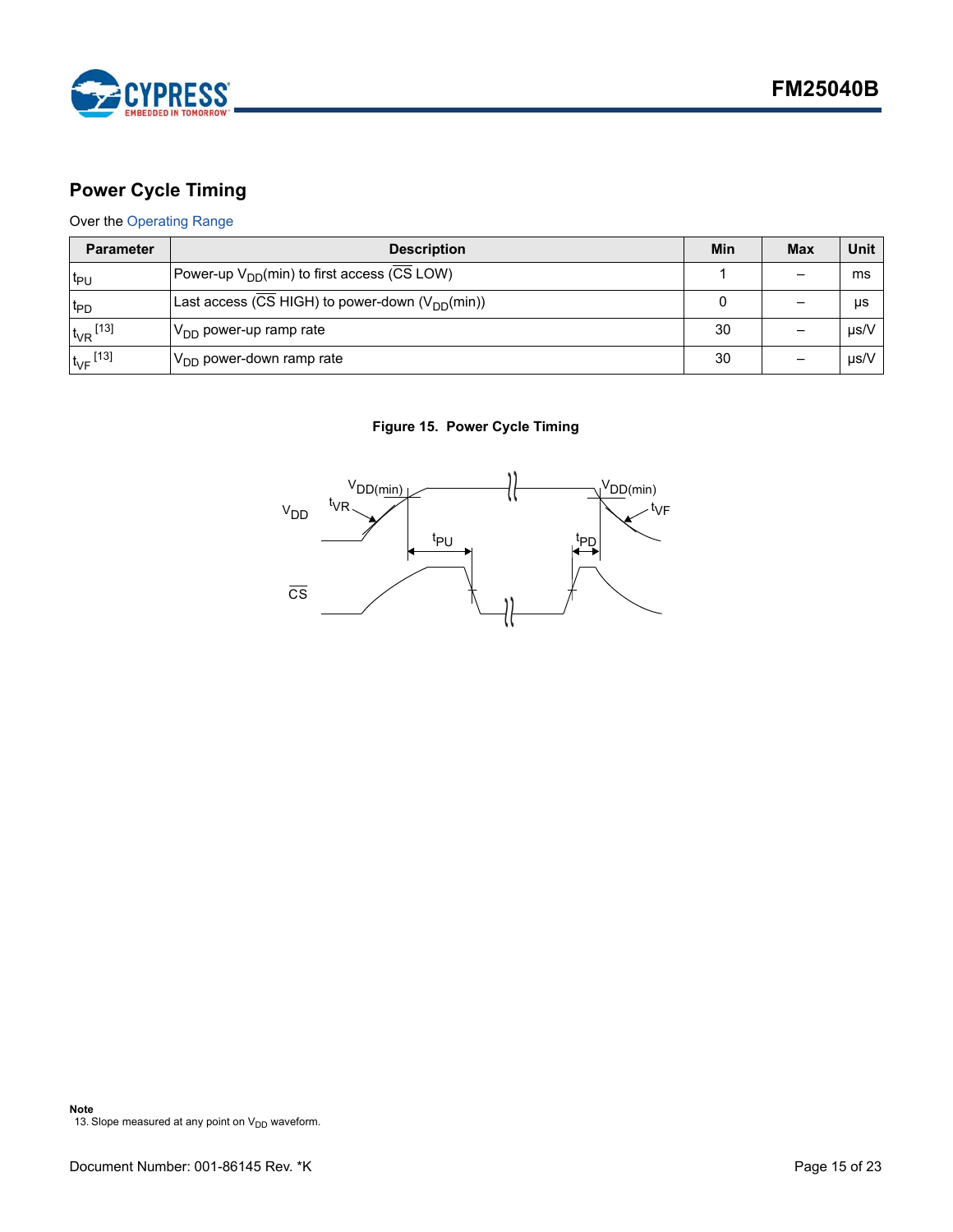

# <span id="page-15-0"></span>**Ordering Information**

| <b>Ordering Code</b> | Package<br><b>Diagram</b> | Package Type | <b>Operating</b><br>Range |
|----------------------|---------------------------|--------------|---------------------------|
| FM25040B-G           | 51-85066                  | 8-pin SOIC   | Industrial                |
| FM25040B-GTR         | 51-85066                  | 8-pin SOIC   |                           |

All these parts are Pb-free. Contact your local Cypress sales representative for availability of these parts.

### <span id="page-15-1"></span>**Ordering Code Definitions**

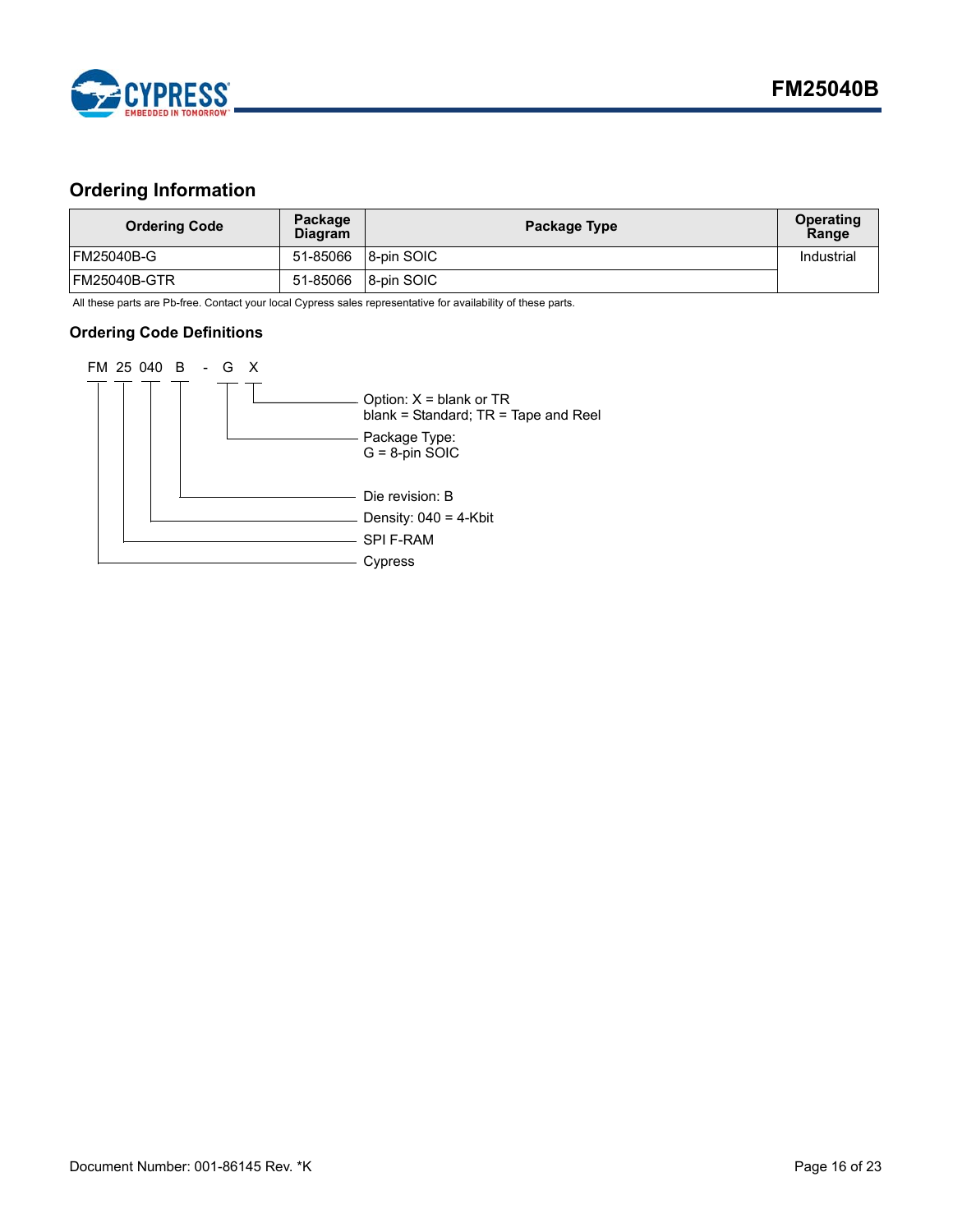

# <span id="page-16-0"></span>**Package Diagram**

**Figure 16. 8-pin SOIC (150 Mils) Package Outline, 51-85066**

- 1. DIMENSIONS IN INCHES[MM] MIN.<br>MAX.
- 2. PIN 1 ID IS OPTIONAL,
	- ROUND ON SINGLE LEADFRAME RECTANGULAR ON MATRIX LEADFRAME
- 3. REFERENCE JEDEC MS-012
- 4 PACKAGE WEIGHT 0 07gms

| PART#              |                      |  |
|--------------------|----------------------|--|
| S <sub>08</sub> 15 | <b>STANDARD PKG</b>  |  |
| SZ08 15            | LEAD FREE PKG        |  |
| SW8.15             | <b>LEAD FREE PKG</b> |  |





51-85066 \*I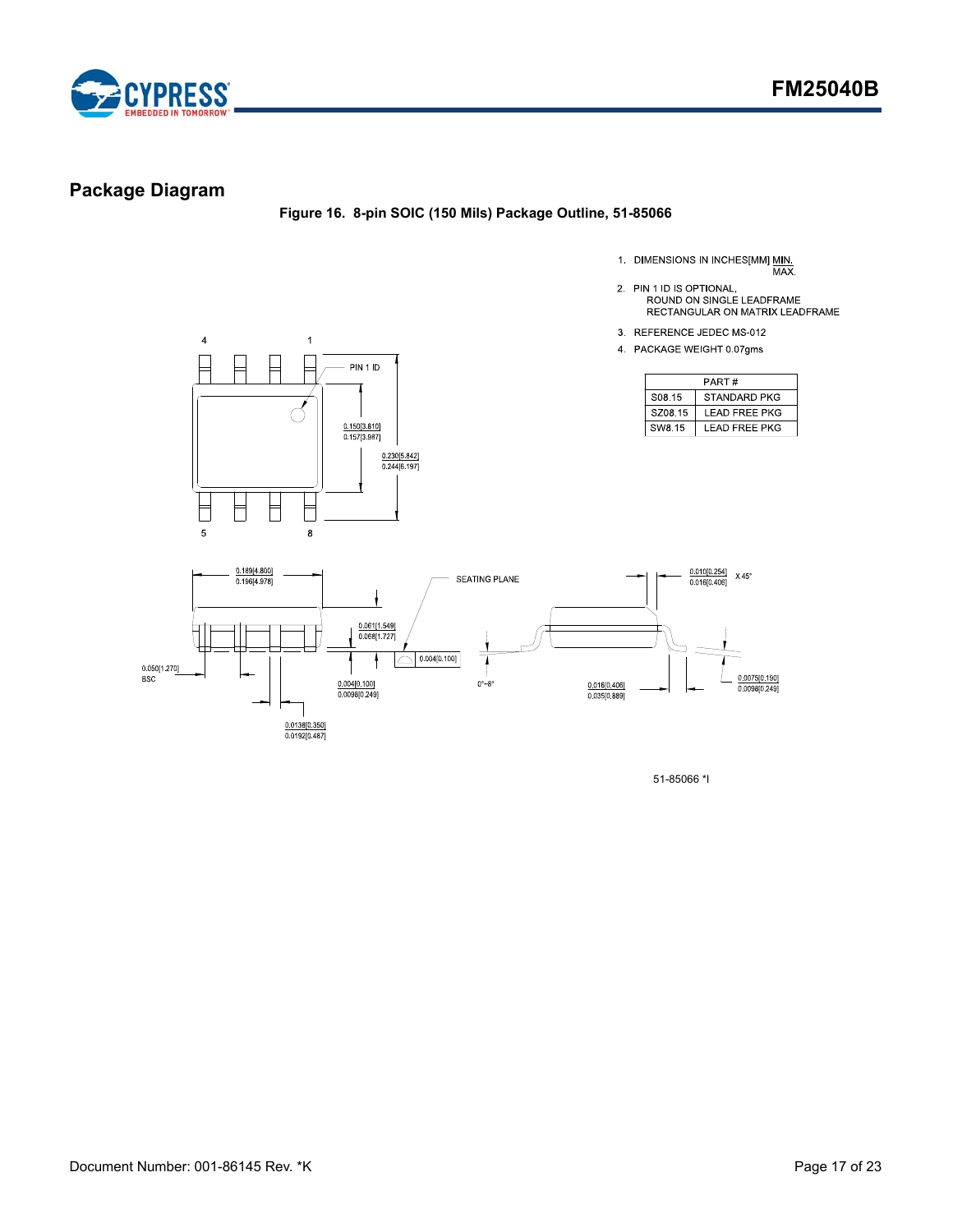

| <b>Acronym</b> | <b>Description</b>                                     |
|----------------|--------------------------------------------------------|
| AEC            | Automotive Electronics Council                         |
| <b>CPHA</b>    | Clock Phase                                            |
| <b>CPOL</b>    | Clock Polarity                                         |
| <b>EEPROM</b>  | Electrically Erasable Programmable Read-Only<br>Memory |
| <b>FIA</b>     | Electronic Industries Alliance                         |
| I/O            | Input/Output                                           |
| <b>JEDEC</b>   | Joint Electron Devices Engineering Council             |
| JESD           | <b>JEDEC Standards</b>                                 |
| I SB           | Least Significant Bit                                  |
| <b>MSB</b>     | Most Significant Bit                                   |
| F-RAM          | Ferroelectric Random Access Memory                     |
| RoHS           | <b>Restriction of Hazardous Substances</b>             |
| SPI            | Serial Peripheral Interface                            |
| SOIC           | Small Outline Integrated Circuit                       |

# <span id="page-17-0"></span>**Acronyms Document Conventions**

### <span id="page-17-2"></span><span id="page-17-1"></span>**Units of Measure**

| <b>Symbol</b>  | <b>Unit of Measure</b> |
|----------------|------------------------|
| $\overline{C}$ | degree Celsius         |
| Hz             | hertz                  |
| kHz            | kilohertz              |
| KΩ             | kilohm                 |
| Kbit           | kilobit                |
| kV             | kilovolt               |
| <b>MHz</b>     | megahertz              |
| μA             | microampere            |
| $\mu$ s        | microsecond            |
| mA             | milliampere            |
| ms             | millisecond            |
| ns             | nanosecond             |
| Ω              | ohm                    |
| %              | percent                |
| pF             | picofarad              |
| V              | volt                   |
| W              | watt                   |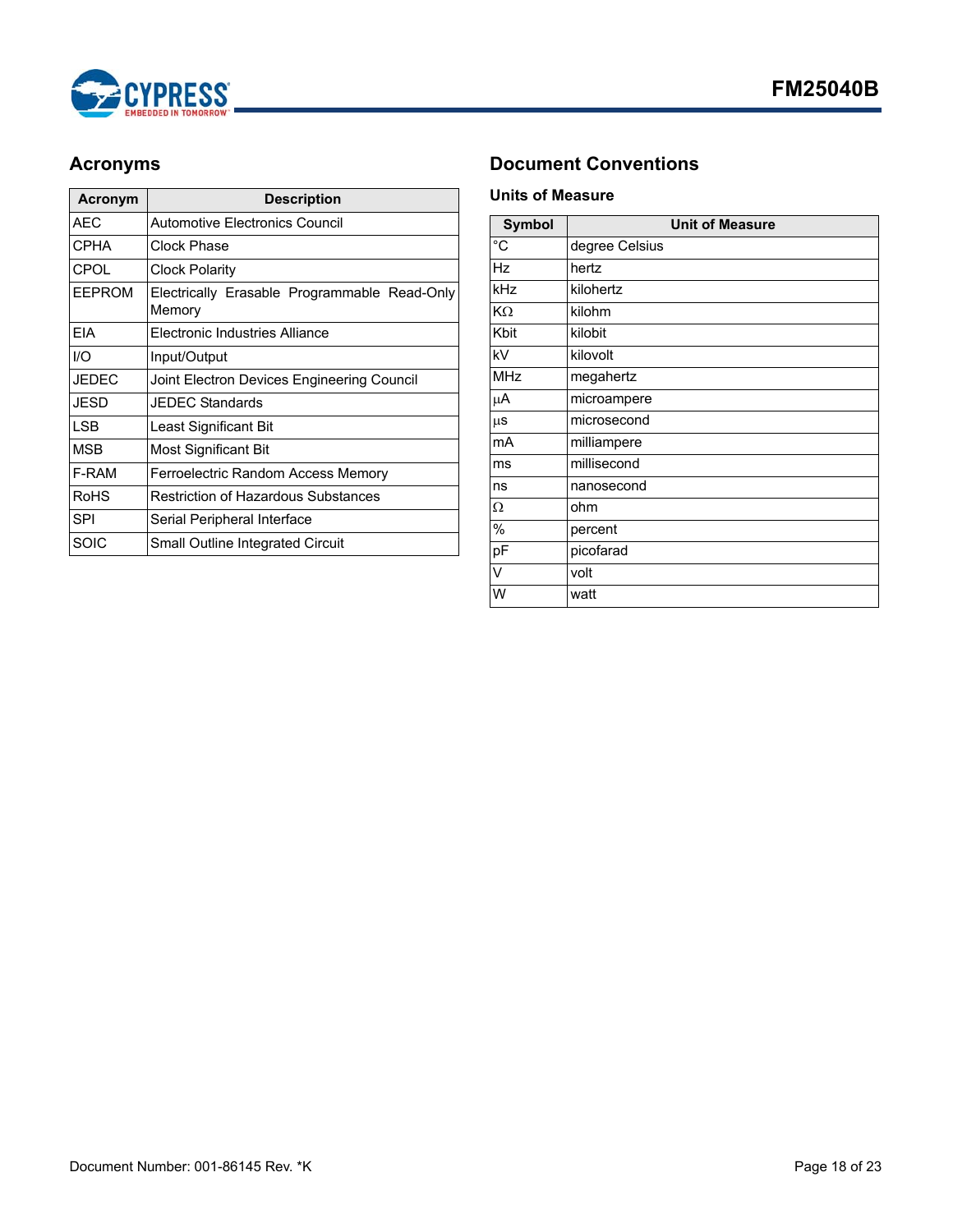

### <span id="page-18-0"></span>**Errata**

This section describes the errata for the 4Kb SPI F-RAM (512 × 8, SPI) products. Details include errata trigger conditions, scope of impact, available workarounds, and silicon revision applicability. Compare this document with the device datasheet for complete functional differences.

Contact your local Cypress Sales Representative if you have questions. You can also send your related queries directly to [FRAM@cypress.com.](fram@cypress.com)

### <span id="page-18-1"></span>**Part Numbers Affected**

| <b>Part Number</b> | <b>Device Characteristics</b>                                                                     |
|--------------------|---------------------------------------------------------------------------------------------------|
| FM25040B           | 512 × 8, 4.5 V to 5.5 V, single power supply, serial (SPI) interface F-RAM in 8-pin SOIC package. |

### <span id="page-18-2"></span>**Qualification Status**

Production parts.

### <span id="page-18-3"></span>**Errata Summary**

The following table defines the errata applicability.

| <b>Items</b>                                          | <b>Part Number</b> | <b>Silicon Revision</b> | <b>Fix Status</b>                      |
|-------------------------------------------------------|--------------------|-------------------------|----------------------------------------|
| The Write Enable Latch (WEL) bit in the FM25040B-G    |                    | Rev *A                  | None. This behavior is applicable      |
| Status Register of FM25040B part doesn't FM25040B-GTR |                    |                         | to all listed parts in the production. |
| clear after executing the memory write                |                    |                         |                                        |
| (WRITE) operation at memory location(s)               |                    |                         |                                        |
| from 0x100 to 0x1FF.                                  |                    |                         |                                        |
|                                                       |                    |                         |                                        |

<span id="page-18-4"></span>1. The Write Enable Latch (WEL) bit in the Status Register of FM25040B part doesn't clear after executing the memory write (WRITE) operation at memory location(s) from 0x100 to 0x1FF.

### ■ **Problem Definition**

As per the FM25040B datasheet "sending the WREN opcode causes the internal Write Enable Latch (WEL) to be set. A flag bit in the status register, called WEL, indicates the state of the latch. WEL=1 indicates that writes are permitted. Attempting to write the WEL bit in the status register has no effect. Completing any write operation will automatically clear the write-enable latch and will prevent further writes without another WREN command".

However, in the FM25040B part, the WEL bit doesn't clear automatically after writing at any memory location(s) from 0x100 to 0x1FF. That means, after completing the write cycle with the opcode byte 0x0A, WEL bit in status register is still set and hence a further write can be issued without sending the WREN opcode.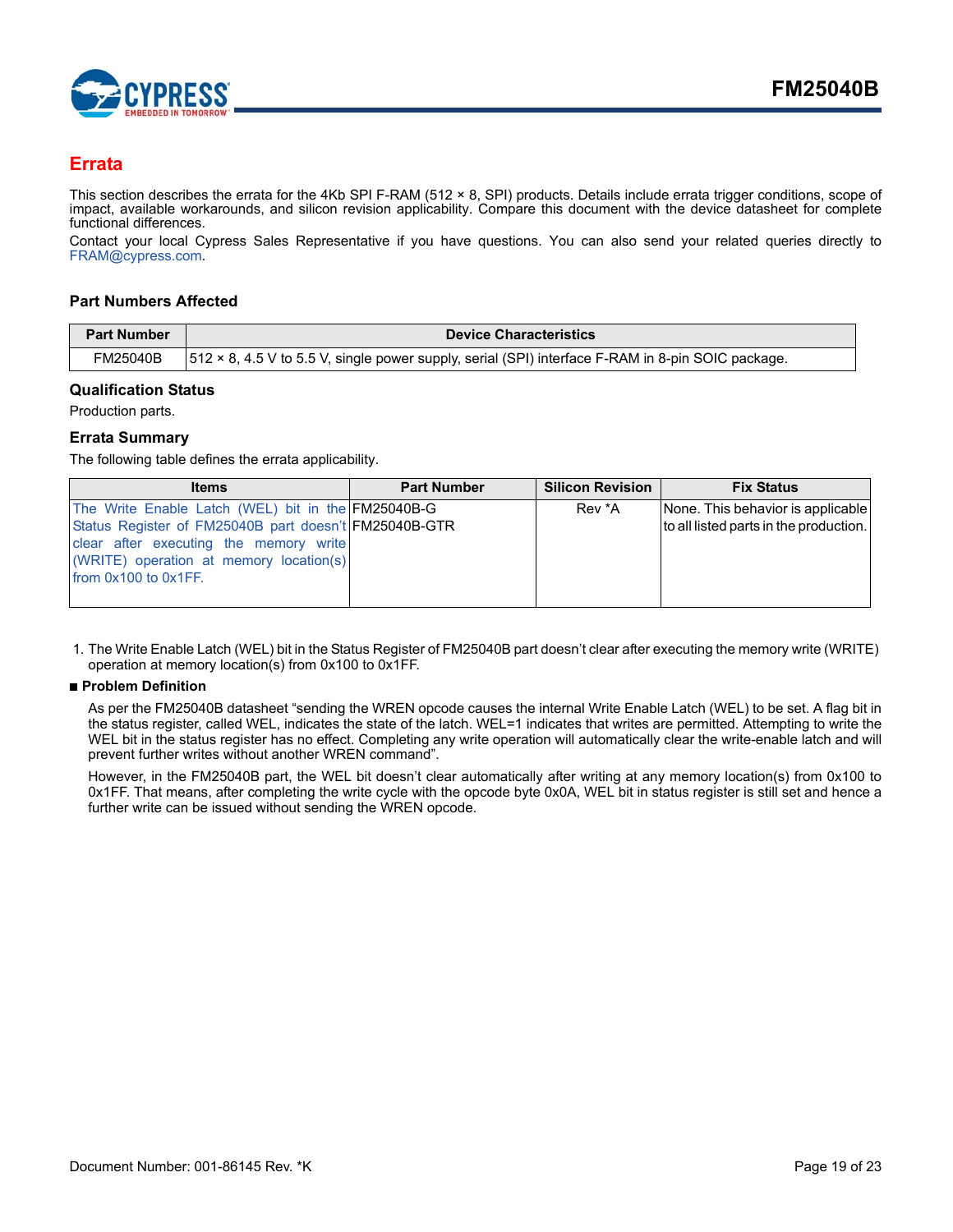

### **Status Register**

| Bit 7 | Bit 6 | Bit 5 | Bit 4 | Bit 3                  | Bit 2                  | Bit 1      | Bit 0 |
|-------|-------|-------|-------|------------------------|------------------------|------------|-------|
| X(0)  | X(0)  | X(0)  | X(0)  | BP <sub>1</sub><br>(0) | BP <sub>0</sub><br>(0) | (0)<br>WEL | X(0)  |

#### **Status Register Bit Definition**

| <b>Bit</b>         | <b>Definition</b>     | <b>Description</b>                                                                                                                                               |
|--------------------|-----------------------|------------------------------------------------------------------------------------------------------------------------------------------------------------------|
| <b>Bit 0</b>       | Don't care            | This bit is non-writable and always returns '0' upon read.                                                                                                       |
| Bit 1 (WEL)        | Write Enable Latch    | [WEL indicates if the device is write enabled. This bit defaults to '0' (disabled) on power-up.<br>IWEL = '1' --> Write enabled<br>IWEL = '0' --> Write disabled |
| <b>Bit 2 (BP0)</b> | Block Protect bit '0" | Used for block protection. For details, see Table 4 on page 7.                                                                                                   |
| <b>Bit 3 (BP1)</b> | Block Protect bit '1' | Used for block protection. For details, see Table 4 on page 7.                                                                                                   |
| <b>Bit 4-7</b>     | Don't care            | These bits are non-writable and always return '0' upon read.                                                                                                     |

The internal state machine of FM25040B is intended to clear the WEL bit after executing write opcodes (WRITE and WRSR). However, as explained above, the WEL doesn't clear when executing the memory write (WRITE) at location/s from 0x100 to 0x1FF. The 4Kb memory requires 9 address bits to map the entire memory array (512 × 8). To optimize the command cycle and to maintain the compatibility with the industry standard 4Kb SPI EEPROMs, the MSB of the address  $(9<sup>th</sup>$  bit) in the 4Kb device is embedded into write (WRITE) and read (READ) opcodes as shown below.

### **For address range – 0x00 to 0xFF:**

WRITE opcode – 0000 A010 = 0x0000 0010 (or 0x02 in hex, A = '0') READ opcode – 0000 A011 = 0x0000 0011 (or 0x03 in hex, A = '0')

### **For address range – 0x100 to 0x1FF:**

WRITE opcode – 0000 A010 = 0x0000 1010 (or 0x0A in hex, A = '1') READ opcode – 0000 A011 = 0x0000 1011 (or 0x0B in hex, A = '1')

Due to a logic bug in the FM25040B state machine, the opcode byte 0x0A does not trigger clearing of WEL bit, hence the WEL bit remains set even after executing the memory write at address location/s from 0x100 to 0x1FF.

### ■ **Parameters Affected**

None.

### ■ **Trigger Condition(S)**

Execute the Write Enable command (WREN) followed by the write command (WRITE) to memory address range 0x100 to 0x1FF.

### ■ **Scope of Impact**

None. It only allows a subsequent write (WRITE or WRSR) without sending a prior WREN command.

#### ■ Workaround

To ensure that the WEL bit is cleared after every write, the SPI host controller can issue the Write Disable (WRDI) opcode at the end of every write cycle (after CS goes high). The WRDI command clears the WEL (if set) and disables all writes until the WEL is set by sending the WREN opcode before initiating a new write operation.

### ■ **Fix Status**

There is no fix planned and all the FM25040B part in production will continue with the above errata.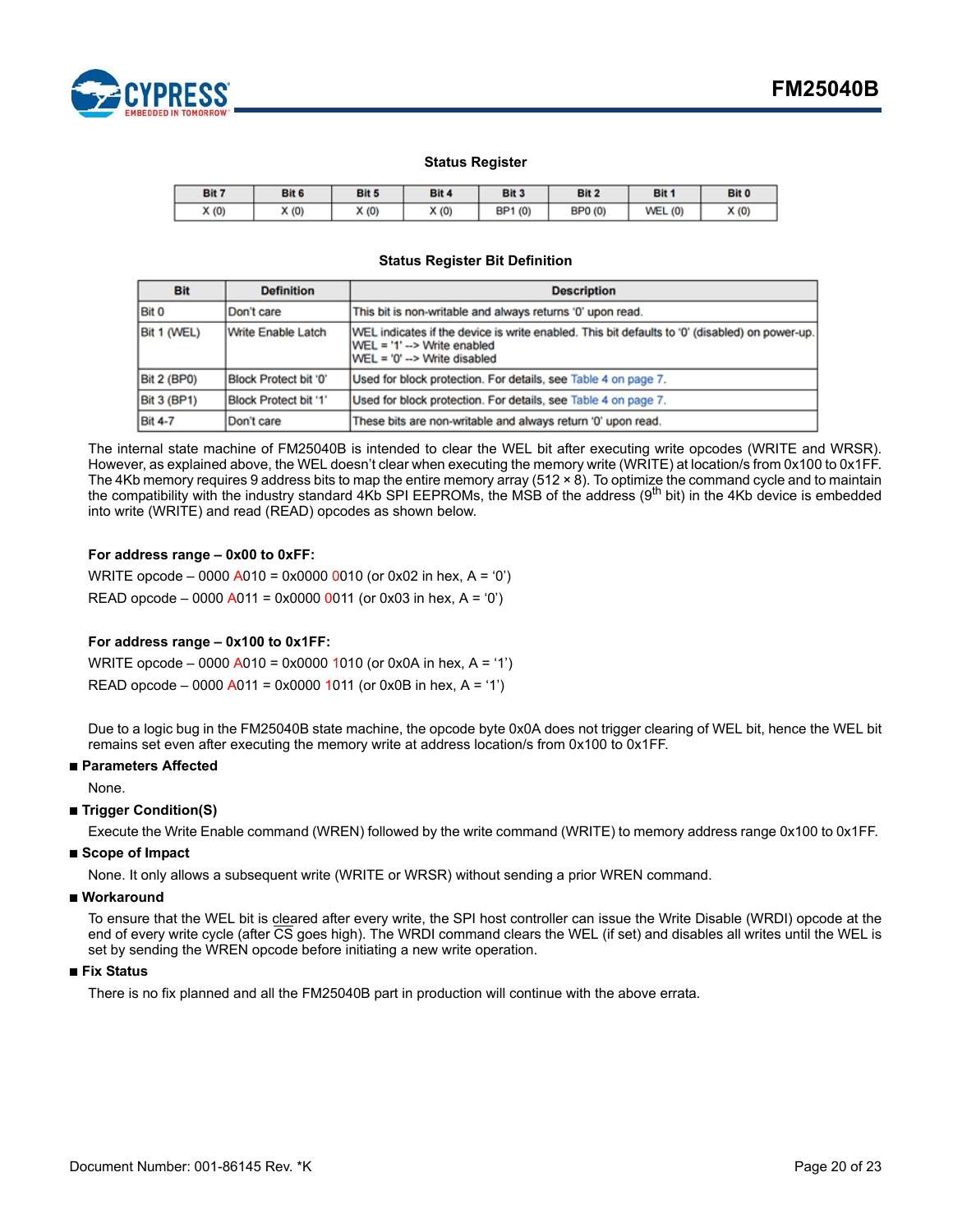

# <span id="page-20-0"></span>**Document History Page**

# **Document Title: FM25040B, 4-Kbit (512 × 8) Serial (SPI) F-RAM**

| Document Number: 001-86145 |         |                    |                                  |                                                                                                                                                                                                                                                                                                                                                                                                                                                                                                                                                                                                                                                                                                                                                                                                                                                                                                                                                                                                                                                                                                                                                                                       |  |
|----------------------------|---------|--------------------|----------------------------------|---------------------------------------------------------------------------------------------------------------------------------------------------------------------------------------------------------------------------------------------------------------------------------------------------------------------------------------------------------------------------------------------------------------------------------------------------------------------------------------------------------------------------------------------------------------------------------------------------------------------------------------------------------------------------------------------------------------------------------------------------------------------------------------------------------------------------------------------------------------------------------------------------------------------------------------------------------------------------------------------------------------------------------------------------------------------------------------------------------------------------------------------------------------------------------------|--|
| Rev.                       | ECN No. | Orig. of<br>Change | <b>Submission</b><br><b>Date</b> | <b>Description of Change</b>                                                                                                                                                                                                                                                                                                                                                                                                                                                                                                                                                                                                                                                                                                                                                                                                                                                                                                                                                                                                                                                                                                                                                          |  |
| $\star\star$               | 3902952 | <b>GVCH</b>        | 02/25/2013                       | New spec.                                                                                                                                                                                                                                                                                                                                                                                                                                                                                                                                                                                                                                                                                                                                                                                                                                                                                                                                                                                                                                                                                                                                                                             |  |
| $^{\star}$ A               | 3924523 | <b>GVCH</b>        | 03/07/2013                       | <b>Updated Power Cycle Timing:</b><br>Changed minimum value of $t_{PU}$ parameter from 10 ms to 1 ms.                                                                                                                                                                                                                                                                                                                                                                                                                                                                                                                                                                                                                                                                                                                                                                                                                                                                                                                                                                                                                                                                                 |  |
| *B                         | 3994285 | <b>GVCH</b>        | 05/14/2013                       | Added Appendix A - Errata for FM25040B.                                                                                                                                                                                                                                                                                                                                                                                                                                                                                                                                                                                                                                                                                                                                                                                                                                                                                                                                                                                                                                                                                                                                               |  |
| $^\ast\mathrm{C}$          | 4045438 | <b>GVCH</b>        | 06/30/2013                       | All errata items are fixed and the errata is removed.                                                                                                                                                                                                                                                                                                                                                                                                                                                                                                                                                                                                                                                                                                                                                                                                                                                                                                                                                                                                                                                                                                                                 |  |
| $^\star \textsf{D}$        | 4226124 | <b>GVCH</b>        | 01/24/2014                       | <b>Updated Maximum Ratings:</b><br>Added "Maximum Junction Temperature" and its corresponding details.<br>Added "DC voltage applied to outputs in High-Z state" and its corresponding<br>details.<br>Added "Transient voltage (< 20 ns) on any pin to ground potential" and its<br>corresponding details.<br>Added "Package power dissipation capability ( $T_A$ = 25 °C)" and its<br>corresponding details.<br>Added "DC output current (1 output at a time, 1s duration)" and its<br>corresponding details.<br>Added "Latch-up Current" and its corresponding details.<br>Removed "Package Moisture Sensitivity Level" and its corresponding details.<br><b>Updated Data Retention and Endurance:</b><br>Removed details of T <sub>DR</sub> parameter corresponding to "T <sub>A</sub> = +80 °C".<br>Added details of T <sub>DR</sub> parameter corresponding to "T <sub>A</sub> = 65 °C".<br>Added $NV_C$ parameter and its corresponding details.<br><b>Added Thermal Resistance.</b><br><b>Updated Package Diagram:</b><br>Removed Package Marking Scheme (top mark).<br>Removed "Ramtron Revision History".<br>Updated to Cypress template.<br><b>Completing Sunset Review.</b> |  |
| *E                         | 4306361 | <b>GVCH</b>        | 03/12/2014                       | <b>Updated Document History Page:</b><br>Fixed typo (Changed Document Number from 001-86146 to 001-86145).                                                                                                                                                                                                                                                                                                                                                                                                                                                                                                                                                                                                                                                                                                                                                                                                                                                                                                                                                                                                                                                                            |  |
| $\overline{F}$             | 4564960 | <b>GVCH</b>        | 11/10/2014                       | <b>Updated Functional Description:</b><br>Added "For a complete list of related documentation, click here." at the end.                                                                                                                                                                                                                                                                                                                                                                                                                                                                                                                                                                                                                                                                                                                                                                                                                                                                                                                                                                                                                                                               |  |
| *G                         | 4878519 | ZSK / PSR          | 08/10/2015                       | <b>Updated Maximum Ratings:</b><br>Removed "Maximum junction temperature" and its corresponding details.<br>Added "Maximum accumulated storage time" and its corresponding details.<br>Added "Ambient temperature with power applied" and its corresponding<br>details.<br><b>Updated Package Diagram:</b><br>spec 51-85066 - Changed revision from *F to *G.<br>Updated to new template.                                                                                                                                                                                                                                                                                                                                                                                                                                                                                                                                                                                                                                                                                                                                                                                             |  |
| $*H$                       | 5397011 | <b>GVCH</b>        | 08/09/2016                       | <b>Updated Serial Peripheral Interface - SPI Bus:</b><br><b>Updated WREN - Set Write Enable Latch:</b><br>Updated description (Added note regarding Errata).<br><b>Updated Package Diagram:</b><br>spec 51-85066 - Changed revision from *G to *H.<br>Added Errata.<br>Updated to new template.                                                                                                                                                                                                                                                                                                                                                                                                                                                                                                                                                                                                                                                                                                                                                                                                                                                                                       |  |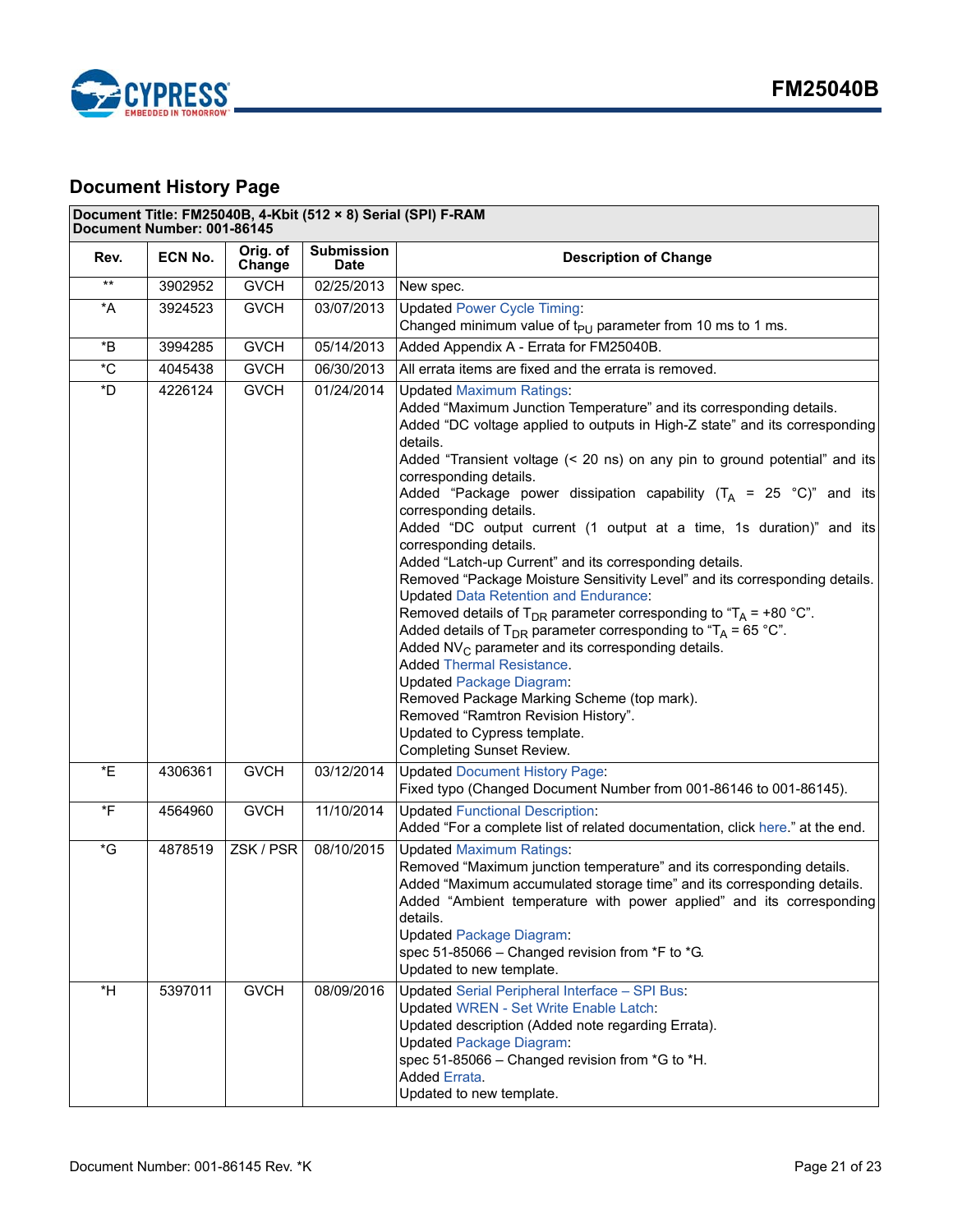

# **Document History Page (continued)**

| Document Title: FM25040B, 4-Kbit (512 × 8) Serial (SPI) F-RAM<br>Document Number: 001-86145 |         |                    |                                  |                                                                                                                                                                                                                                                                                                                                                                      |  |
|---------------------------------------------------------------------------------------------|---------|--------------------|----------------------------------|----------------------------------------------------------------------------------------------------------------------------------------------------------------------------------------------------------------------------------------------------------------------------------------------------------------------------------------------------------------------|--|
| Rev.                                                                                        | ECN No. | Orig. of<br>Change | <b>Submission</b><br><b>Date</b> | <b>Description of Change</b>                                                                                                                                                                                                                                                                                                                                         |  |
| $\ast$                                                                                      | 5606081 | <b>GVCH</b>        | 01/27/2017                       | <b>Updated Maximum Ratings:</b><br>Updated Electrostatic Discharge Voltage (in compliance with AEC-Q100)<br>standard):<br>Changed value of "Human Body Model" from 3.5 kV to 2 kV.<br>Changed value of "Charged Device Model" from 1.25 kV to 500 V.<br>Removed "Machine Model" related information.<br>Updated to new template.<br><b>Completing Sunset Review.</b> |  |
| $\star$ .                                                                                   | 5701943 | <b>GVCH</b>        | 04/19/2017                       | <b>Updated Maximum Ratings:</b><br>Added Note 3 and referred the same note in "Electrostatic Discharge Voltage".<br>Updated to new template.                                                                                                                                                                                                                         |  |
| *K                                                                                          | 6385506 | <b>GVCH</b>        | 11/15/2018                       | <b>Updated Maximum Ratings:</b><br>Replaced "-55 °C to +125 °C" with "-65 °C to +125 °C" in ratings corresponding<br>to "Storage temperature".<br><b>Updated Package Diagram:</b><br>spec 51-85066 - Changed revision from *H to *I.<br>Updated to new template.                                                                                                     |  |